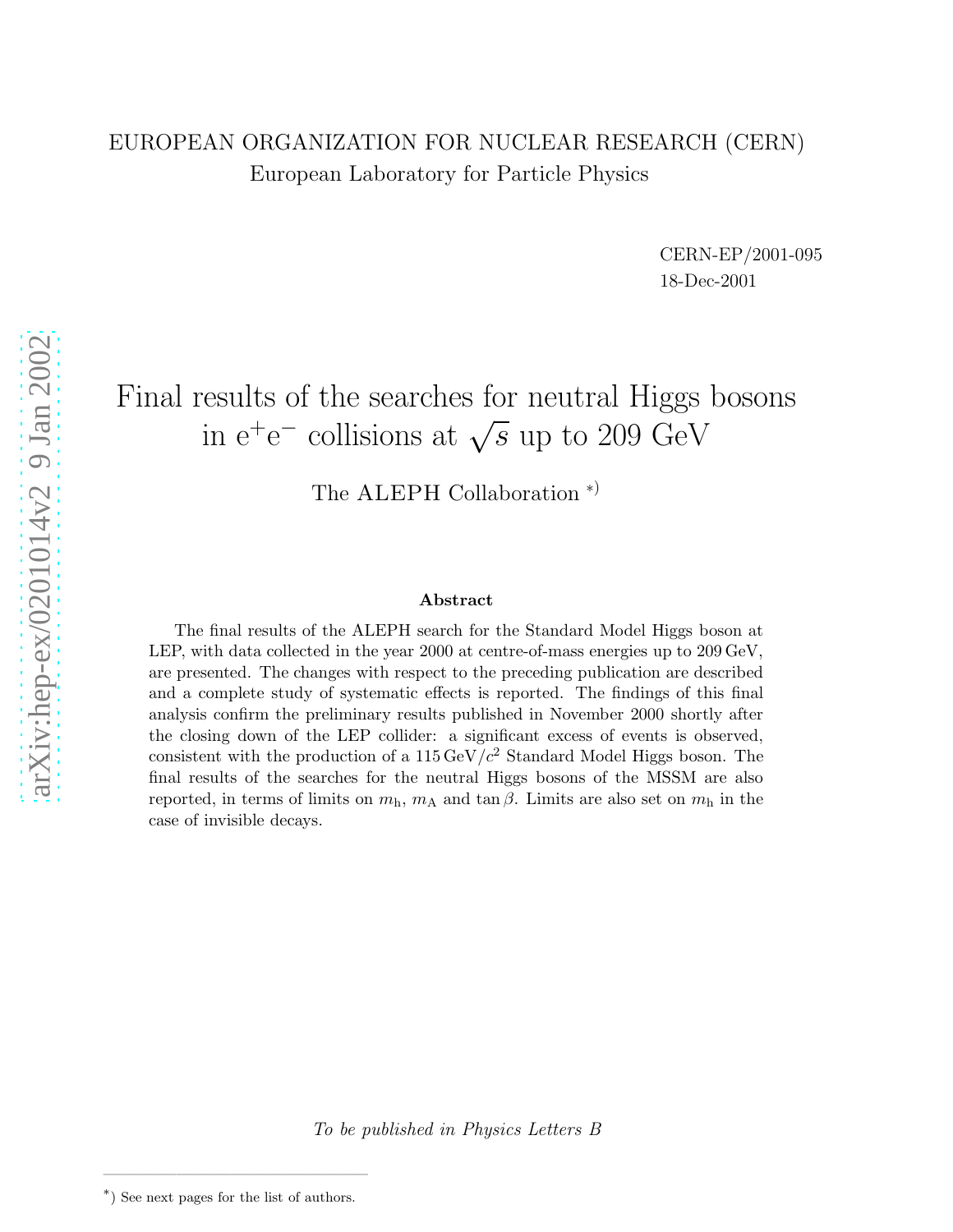### The ALEPH Collaboration

A. Heister, S. Schael

Physikalisches Institut das RWTH-Aachen, D-52056 Aachen, Germany

R. Barate, R. Brunelière, I. De Bonis, D. Decamp, C. Goy, S. Jezequel, J.-P. Lees, F. Martin, E. Merle, M.-N. Minard, B. Pietrzyk, B. Trocmé

Laboratoire de Physique des Particules (LAPP), IN<sup>2</sup>P<sup>3</sup>-CNRS, F-74019 Annecy-le-Vieux Cedex, France

G. Boix, S. Bravo, M.P. Casado, M. Chmeissani, J.M. Crespo, E. Fernandez, M. Fernandez-Bosman, Ll. Garrido,<sup>15</sup> E. Graugés, J. Lopez, M. Martinez, G. Merino, R. Miquel,<sup>31</sup> Ll.M. Mir,<sup>31</sup> A. Pacheco,

D. Paneque, H. Ruiz

Institut de Física d'Altes Energies, Universitat Autònoma de Barcelona, E-08193 Bellaterra (Barcelona), Spain<sup>7</sup>

A. Colaleo, D. Creanza, N. De Filippis, M. de Palma, G. Iaselli, G. Maggi, M. Maggi, S. Nuzzo, A. Ranieri,

G. Raso,<sup>24</sup> F. Ruggieri, G. Selvaggi, L. Silvestris, P. Tempesta, A. Tricomi,<sup>3</sup> G. Zito

Dipartimento di Fisica, INFN Sezione di Bari, I-70126 Bari, Italy

X. Huang, J. Lin, Q. Ouyang, T. Wang, Y. Xie, R. Xu, S. Xue, J. Zhang, L. Zhang, W. Zhao Institute of High Energy Physics, Academia Sinica, Beijing, The People's Republic of China<sup>8</sup>

D. Abbaneo, P. Azzurri, T. Barklow,<sup>30</sup> O. Buchmüller,<sup>30</sup> M. Cattaneo, F. Cerutti, B. Clerbaux, H. Drevermann, R.W. Forty, M. Frank, F. Gianotti, T.C. Greening,<sup>26</sup> J.B. Hansen, J. Harvey, D.E. Hutchcroft, P. Janot, B. Jost, M. Kado, <sup>31</sup> P. Maley, P. Mato, A. Moutoussi, F. Ranjard, L. Rolandi, D. Schlatter, G. Sguazzoni, W. Tejessy, F. Teubert, A. Valassi, I. Videau, J.J. Ward

European Laboratory for Particle Physics (CERN), CH-1211 Geneva 23, Switzerland

F. Badaud, S. Dessagne, A. Falvard,<sup>20</sup> D. Fayolle, P. Gay, J. Jousset, B. Michel, S. Monteil, D. Pallin, J.M. Pascolo, P. Perret

Laboratoire de Physique Corpusculaire, Université Blaise Pascal, IN<sup>2</sup>P<sup>3</sup>-CNRS, Clermont-Ferrand, F-63177 Aubière, France

J.D. Hansen, J.R. Hansen, P.H. Hansen, B.S. Nilsson, A. Wäänänen Niels Bohr Institute, 2100 Copenhagen, DK-Denmark<sup>9</sup>

- A. Kyriakis, C. Markou, E. Simopoulou, A. Vayaki, K. Zachariadou Nuclear Research Center Demokritos (NRCD), GR-15310 Attiki, Greece
- A. Blondel,<sup>12</sup> J.-C. Brient, F. Machefert, A. Rougé, M. Swynghedauw, R. Tanaka H. Videau

Laboratoire de Physique Nucléaire et des Hautes Energies, Ecole Polytechnique, IN<sup>2</sup>P<sup>3</sup>-CNRS, F-91128 Palaiseau Cedex, France

V. Ciulli, E. Focardi, G. Parrini

Dipartimento di Fisica, Universit`a di Firenze, INFN Sezione di Firenze, I-50125 Firenze, Italy

- A. Antonelli, M. Antonelli, G. Bencivenni, G. Bologna,<sup>4</sup> F. Bossi, P. Campana, G. Capon, V. Chiarella,
- P. Laurelli, G. Mannocchi,<sup>5</sup> F. Murtas, G.P. Murtas, L. Passalacqua, M. Pepe-Altarelli,<sup>25</sup> P. Spagnolo Laboratori Nazionali dell'INFN (LNF-INFN), I-00044 Frascati, Italy

J. Kennedy, J.G. Lynch, P. Negus, V. O'Shea, D. Smith, A.S. Thompson Department of Physics and Astronomy, University of Glasgow, Glasgow G12 8QQ,United Kingdom<sup>10</sup>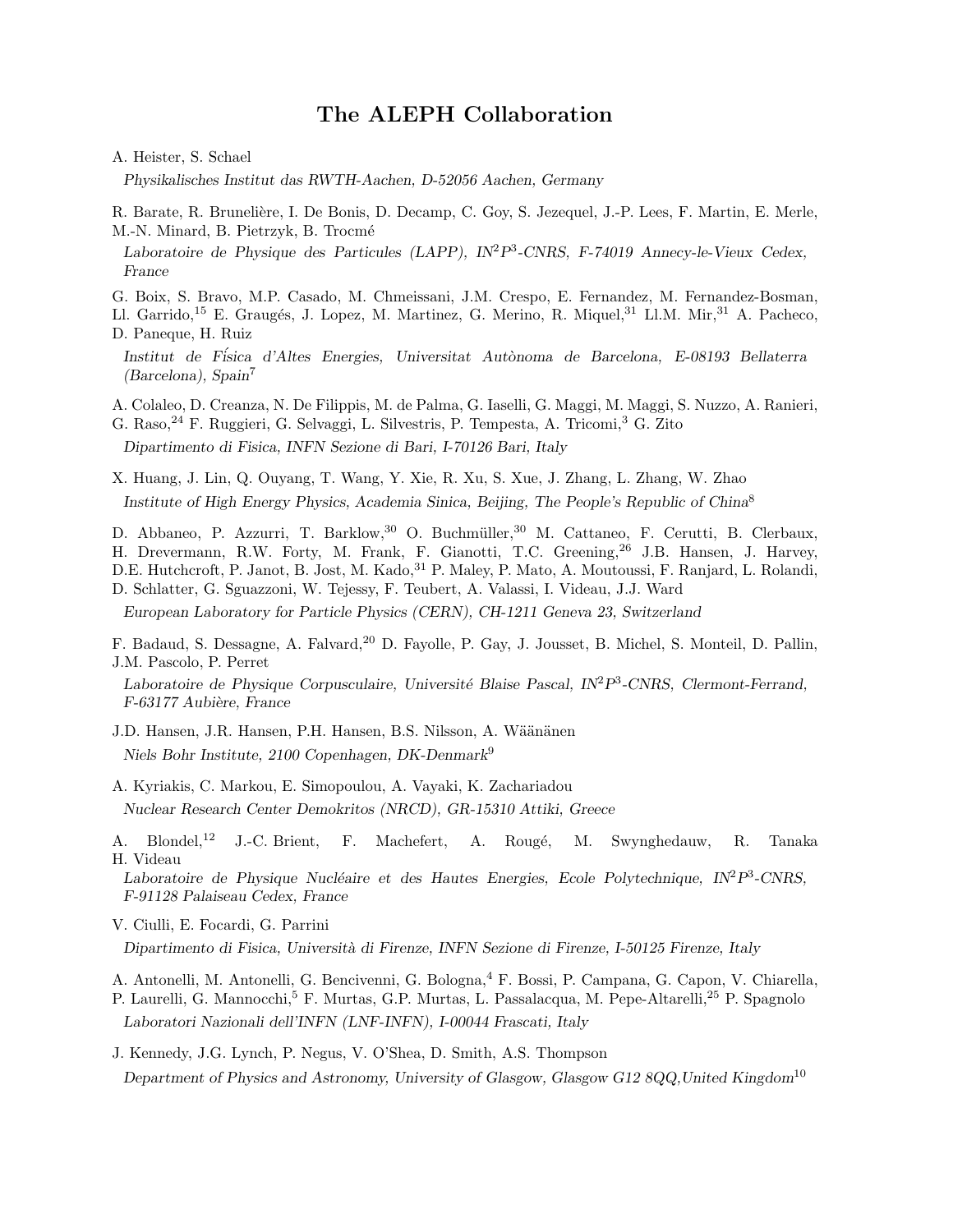#### S. Wasserbaech

Department of Physics, Haverford College, Haverford, PA 19041-1392, U.S.A.

R. Cavanaugh, S. Dhamotharan, C. Geweniger, P. Hanke, V. Hepp, E.E. Kluge, G. Leibenguth, A. Putzer, H. Stenzel, K. Tittel, S. Werner, <sup>19</sup> M. Wunsch<sup>19</sup>

Kirchhoff-Institut für Physik, Universität Heidelberg, D-69120 Heidelberg, Germany<sup>16</sup>

R. Beuselinck, D.M. Binnie, W. Cameron, G. Davies, P.J. Dornan, M. Girone,<sup>1</sup> R.D. Hill, N. Marinelli,

J. Nowell, H. Przysiezniak,<sup>2</sup> S.A. Rutherford, J.K. Sedgbeer, J.C. Thompson,<sup>14</sup> R. White Department of Physics, Imperial College, London SW7 2BZ, United Kingdom<sup>10</sup>

V.M. Ghete, P. Girtler, E. Kneringer, D. Kuhn, G. Rudolph

Institut für Experimentalphysik, Universität Innsbruck, A-6020 Innsbruck, Austria $^{18}$ 

E. Bouhova-Thacker, C.K. Bowdery, D.P. Clarke, G. Ellis, A.J. Finch, F. Foster, G. Hughes, R.W.L. Jones, M.R. Pearson, N.A. Robertson, M. Smizanska

Department of Physics, University of Lancaster, Lancaster LA1 4YB, United Kingdom<sup>10</sup>

V. Lemaitre

Institut de Physique Nucléaire, Département de Physique, Université Catholique de Louvain, 1348 Louvain-la-Neuve, Belgium

U. Blumenschein, F. Hölldorfer, K. Jakobs, F. Kayser, K. Kleinknecgt, A.-S. Müller, G. Quast, <sup>6</sup> B. Renk,

H.-G. Sander, S. Schmeling, H. Wachsmuth, C. Zeitnitz, T. Ziegler

Institut für Physik, Universität Mainz, D-55099 Mainz, Germany<sup>16</sup>

A. Bonissent, J. Carr, P. Coyle, C. Curtil, A. Ealet, D. Fouchez, O. Leroy, T. Kachelhoffer, P. Payre, D. Rousseau, A. Tilquin

Centre de Physique des Particules de Marseille, Univ Méditerranée, IN<sup>2</sup>P<sup>3</sup>-CNRS, F-13288 Marseille, France

F. Ragusa

Dipartimento di Fisica, Università di Milano e INFN Sezione di Milano, I-20133 Milano, Italy.

A. David, H. Dietl, G. Ganis,<sup>27</sup> K. Hüttmann, G. Lütjens, C. Mannert, W. Männer, H.-G. Moser, R. Settles, G. Wolf

Max-Planck-Institut für Physik, Werner-Heisenberg-Institut, D-80805 München, Germany<sup>[16](#page-3-0)</sup>

J. Boucrot, O. Callot, M. Davier, L. Duflot, J.-F. Grivaz, Ph. Heusse, A. Jacholkowska.<sup>20</sup> C. Loomis. L. Serin, J.-J. Veillet, J.-B. de Vivie de Régie, <sup>28</sup> C. Yuan

Laboratoire de l'Accélérateur Linéaire, Université de Paris-Sud, IN<sup>2</sup>P<sup>3</sup>-CNRS, F-91898 Orsay Cedex, France

G. Bagliesi, T. Boccali, L. Foà, A. Giammanco, A. Giassi, F. Ligabue, A. Messineo, F. Palla, G. Sanguinetti, A. Sciabà, R. Tenchini,<sup>1</sup> A. Venturi,<sup>1</sup> P.G. Verdini

Dipartimento di Fisica dell'Universit`a, INFN Sezione di Pisa, e Scuola Normale Superiore, I-56010 Pisa, Italy

O. Awunor, G.A. Blair, J. Coles, G. Cowan, A. Garcia-Bellido, M.G. Green, L.T. Jones, T. Medcalf, A. Misiejuk, J.A. Strong, P. Teixeira-Dias

Department of Physics, Royal Holloway & Bedford New College, University of London, Egham, Surrey  $TW20$  OEX, United Kingdom<sup>10</sup>

R.W. Clifft, T.R. Edgecock, P.R. Norton, I.R. Tomalin Particle Physics Dept., Rutherford Appleton Laboratory, Chilton, Didcot, Oxon OX11 OQX, United  $Kingdom^{10}$ 

B. Bloch-Devaux, D. Boumediene, P. Colas, B. Fabbro, E. Lançon, M.-C. Lemaire, E. Locci, P. Perez,

J. Rander, J.-F. Renardy, A. Rosowsky, P. Seager,<sup>13</sup> A. Trabelsi,<sup>21</sup> B. Tuchming, B. Vallage CEA, DAPNIA/Service de Physique des Particules, CE-Saclay, F-91191 Gif-sur-Yvette Cedex,  $France<sup>17</sup>$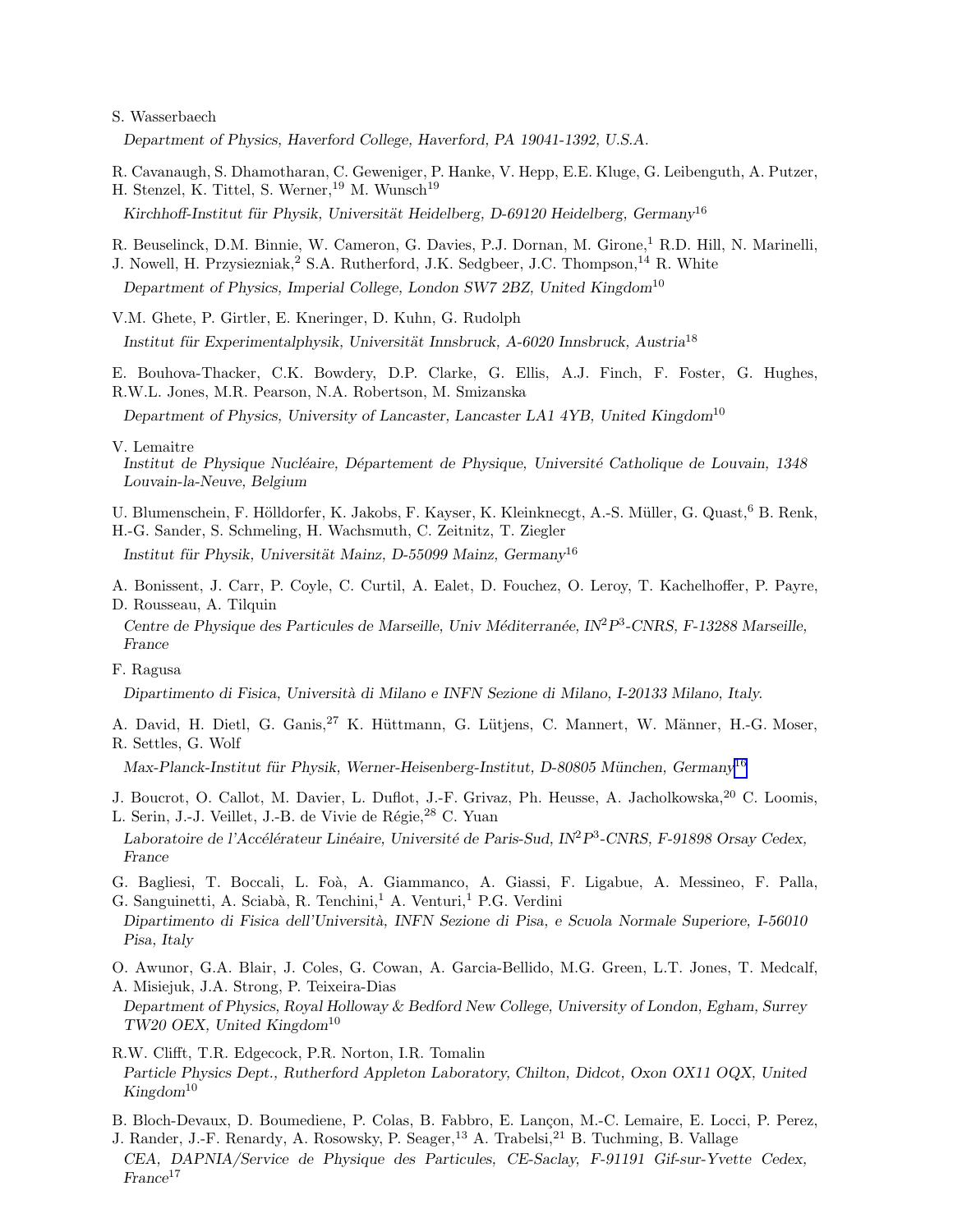<span id="page-3-0"></span>N. Konstantinidis, A.M. Litke, G. Taylor

Institute for Particle Physics, University of California at Santa Cruz, Santa Cruz, CA 95064, USA<sup>22</sup>

C.N. Booth, S. Cartwright, F. Combley,<sup>4</sup> P.N. Hodgson, M. Lehto, L.F. Thompson Department of Physics, University of Sheffield, Sheffield S3 7RH, United Kingdom<sup>10</sup>

K. Affholderbach,<sup>23</sup> A. Böhrer, S. Brandt, C. Grupen, J. Hess, A. Ngac, G. Prange, U. Sieler Fachbereich Physik, Universität Siegen, D-57068 Siegen, Germany<sup>16</sup>

C. Borean, G. Giannini

Dipartimento di Fisica, Università di Trieste e INFN Sezione di Trieste, I-34127 Trieste, Italy

H. He, J. Putz, J. Rothberg

Experimental Elementary Particle Physics, University of Washington, Seattle, WA 98195 U.S.A.

S.R. Armstrong, K. Berkelman, K. Cranmer, D.P.S. Ferguson, Y. Gao, <sup>29</sup> S. González, O.J. Hayes, H. Hu, S. Jin, J. Kile, P.A. McNamara III, J. Nielsen, Y.B. Pan, J.H. von Wimmersperg-Toeller, W. Wiedenmann, J. Wu, Sau Lan Wu, X. Wu, G. Zobernig

Department of Physics, University of Wisconsin, Madison, WI 53706, USA<sup>11</sup>

G. Dissertori

Institute for Particle Physics, ETH Hönggerberg, 8093 Zürich, Switzerland.

<sup>9</sup>Supported by the Danish Natural Science Research Council.

 $12\text{Now at Department de Physique Corpusculaire, Université de Genève, 1211 Genève 4, Switzerland.}$ 

<sup>14</sup>Also at Rutherford Appleton Laboratory, Chilton, Didcot, UK.

 $16$ Supported by the Bundesministerium für Bildung, Wissenschaft, Forschung und Technologie, Germany.

<sup>18</sup>Supported by the Austrian Ministry for Science and Transport.

<sup>19</sup>Now at SAP AG, 69185 Walldorf, Germany

 $^{20}$ Now at Groupe d'Astroparticules de Montpellier, Université de Montpellier II, 34095 Montpellier, France.

 $^{21}$ Now at Département de Physique, Faculté des Sciences de Tunis, 1060 Le Belvédère, Tunisia.

<sup>22</sup>Supported by the US Department of Energy, grant DE-FG03-92ER40689.

- <sup>24</sup>Also at Dipartimento di Fisica e Tecnologie Relative, Università di Palermo, Palermo, Italy.
- <sup>25</sup>Now at CERN, 1211 Geneva 23, Switzerland.

<sup>26</sup>Now at Honeywell, Phoenix AZ, U.S.A.

 $27$ Now at INFN Sezione di Roma II, Dipartimento di Fisica, Università di Roma Tor Vergata, 00133 Roma, Italy.

 $^{28}$ Now at Centre de Physique des Particules de Marseille, Univ Méditerranée, F-13288 Marseille, France. <sup>29</sup>Also at Department of Physics, Tsinghua University, Beijing, The People's Republic of China.

<sup>30</sup>Now at SLAC, Stanford, CA 94309, U.S.A.

<sup>&</sup>lt;sup>1</sup>Also at CERN, 1211 Geneva 23, Switzerland.

<sup>2</sup>Now at LAPP, 74019 Annecy-le-Vieux, France

<sup>3</sup>Also at Dipartimento di Fisica di Catania and INFN Sezione di Catania, 95129 Catania, Italy. <sup>4</sup>Deceased.

<sup>5</sup>Also Istituto di Cosmo-Geofisica del C.N.R., Torino, Italy.

 $6$ Now at Institut für Experimentelle Kernphysik, Universität Karlsruhe, 76128 Karlsruhe, Germany. <sup>7</sup>Supported by CICYT, Spain.

<sup>8</sup>Supported by the National Science Foundation of China.

<sup>10</sup>Supported by the UK Particle Physics and Astronomy Research Council.

<sup>11</sup>Supported by the US Department of Energy, grant DE-FG0295-ER40896.

<sup>13</sup>Supported by the Commission of the European Communities, contract ERBFMBICT982874.

<sup>15</sup>Permanent address: Universitat de Barcelona, 08208 Barcelona, Spain.

 $17$ Supported by the Direction des Sciences de la Matière, C.E.A.

<sup>23</sup>Now at Skyguide, Swissair Navigation Services, Geneva, Switzerland.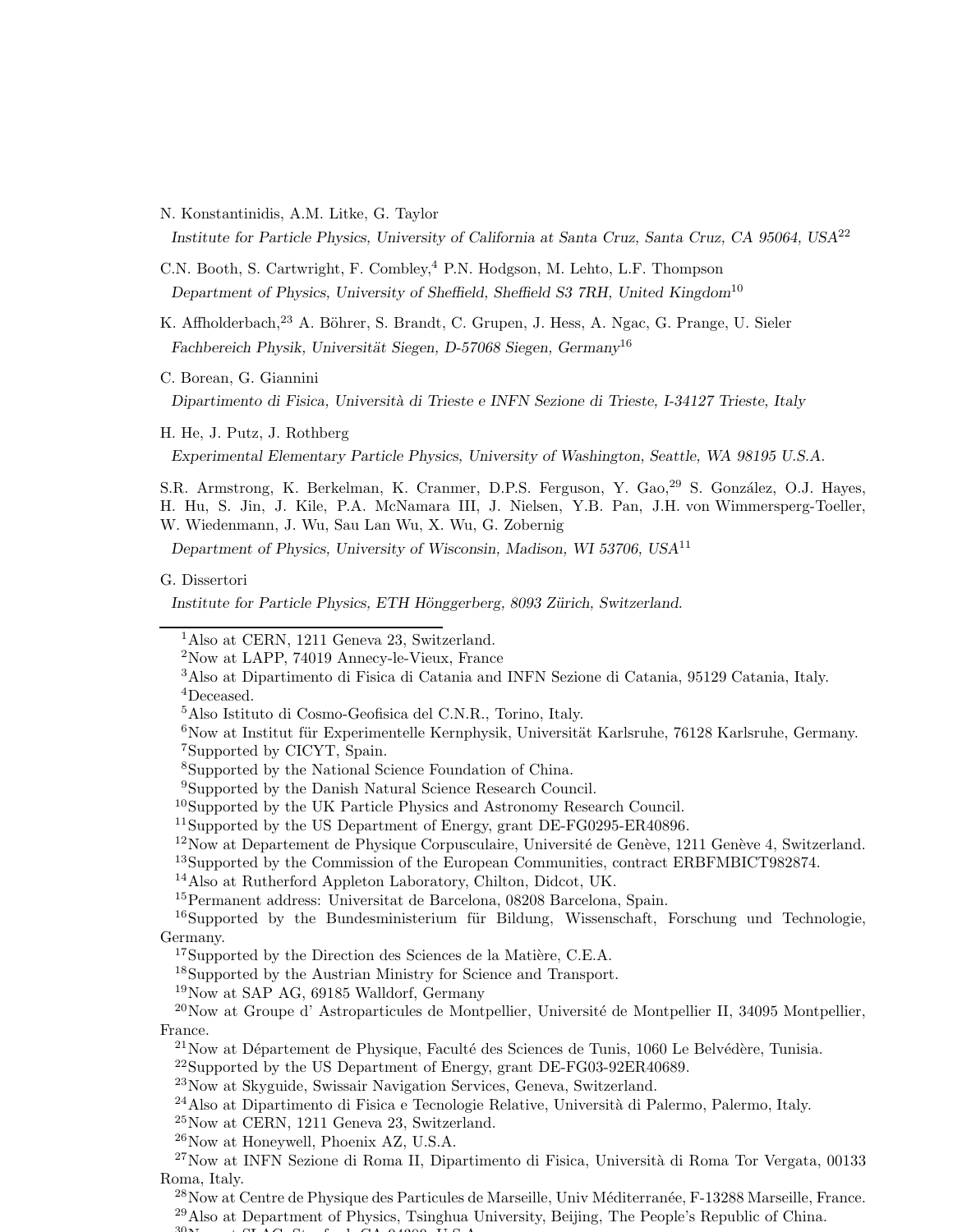## <span id="page-4-0"></span>1 Introduction

In November 2000, ten days after the closing down of the LEP collider, the ALEPH collaboration published the preliminary findings[[1\]](#page-17-0) of their search for the Standard Model (SM) Higgs boson[[2](#page-17-0)]. An excess of events was found in the data collected in the year 2000 at centre-of-mass energies up to 209 GeV, in agreement with the production of a 114–115 GeV/ $c^2$  SM Higgs boson. The probability that this excess is consistent with the background-only hypothesis was determined to be at the level of a few permil, corresponding to a  $\sim 3\sigma$  effect. The other three LEP experiments have also reported their search results[[3, 4, 5\]](#page-17-0).

In this letter, after a brief reminder in Section [2](#page-5-0) of the overall analysis methodology, the changes with respect to the preliminary analysis presented in Ref.[[1](#page-17-0)] are described. These minor modifications mostly affect the four-jet channel hq $\bar{q}$ , arising from the  $e^+e^- \rightarrow hZ$ Higgsstrahlung process with subsequent hadronic decays of the Higgs and Z bosons, in which the three highest-purity events were selected. They also affect, although to a lesser extent, the other three main topologies, i.e., the missing energy channel  $h\nu\bar{\nu}$ , the leptonic channel  $h\ell^+\ell^-$ , where  $\ell$  is either an electron or a muon, and the final states with taus  $\tau^+\tau^-$ qq̃, when either the Higgs or the Z boson decays to  $\tau^+\tau^-$ .

The final updates to the analysis, described in Section [3](#page-6-0) together with their effect on the result, are fourfold:

- the data sample was reprocessed with the final detector calibration and alignment constants for the year 2000;
- the precise knowledge of the LEP centre-of-mass energy was propagated to the final results;
- additional simulated event samples were produced for a statistically more accurate prediction of the Standard Model backgrounds;
- an algorithm was developed to reject beam-related backgrounds and was applied in the four-jet channel.

The results of the final combination of the searches for the Standard Model Higgs boson, with these updates included, are given in Section [4](#page-9-0), followed by a complete discussion of the systematic uncertainties in Section [5](#page-10-0). Other relevant details of the analysis can be found in Ref. [\[1](#page-17-0)].

The search for the b $\bar{b}$ b $\bar{b}$  and  $b\bar{b}\tau^{+}\tau^{-}$  final states, which may arise from the associated production  $e^+e^- \rightarrow hA$  in two-Higgs doublet models, was also updated in the framework of the Minimal Supersymmetric extension of the Standard Model (MSSM) with the data collected in the year 2000. The final combination of the hZ and hA searches with the results obtained at lower energies[[6](#page-18-0), [7](#page-18-0)] is presented in Section [6](#page-13-0).

Finally, possible invisible decays of a Higgs boson produced via the Higgsstrahlung process were investigated with the data collected in the year 2000. The result of the combination with earlier searches [\[7](#page-18-0), [8](#page-18-0)] is reported in Section [7.](#page-14-0)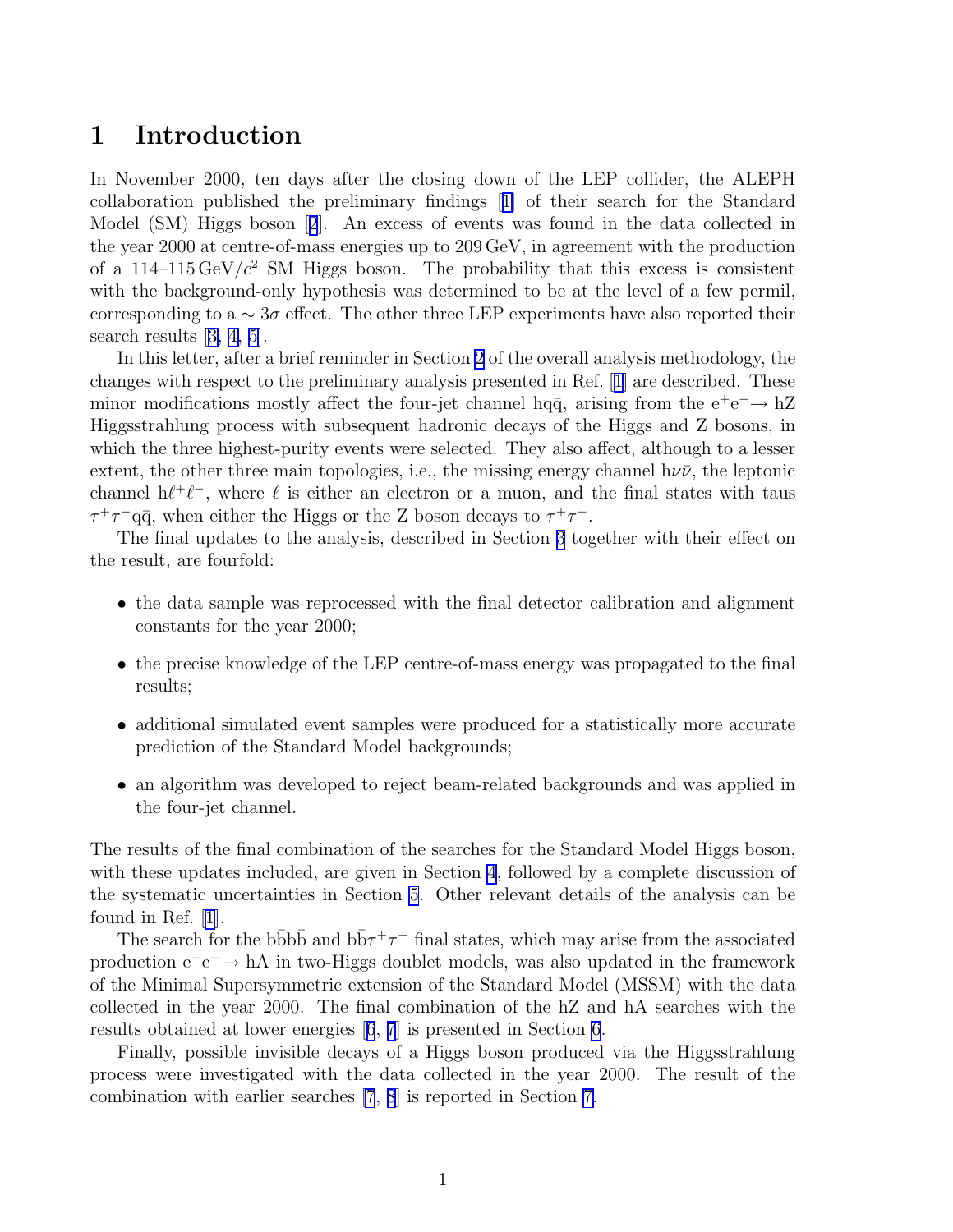# <span id="page-5-0"></span>2 Search methodology

In order to provide mutually cross-checked results, the Higgs boson search is carried out in two alternative "streams", the first relying mostly on neural networks (NN) for the event selections, and the second on sequential cuts. The final results are those obtained in the NN stream. In the hZ search, the two streams differ in the treatment of the two most powerful search channels: the four-jet and the missing energy final states. The treatment of the  $h\ell^+\ell^-$  and  $\tau^+\tau^-q\bar{q}$  channels is identical in the two streams. The defining characteristics of the cut stream and of the NN stream are summarized in Table 1.

The event selection criteria of the different search channels, used for the analysis of the 2000 data[[1\]](#page-17-0), are very similar to those used for the 1999 data[[7\]](#page-18-0). For the results presented in this letter the event selections are identical to those of Ref.[[1\]](#page-17-0), with only one improvement (described in detail in Section [3.4](#page-7-0)) made to the four-jet selection.

In each search channel the likelihood of a signal in the data is quantified by means of an extended likelihood ratio Q [[9](#page-18-0)]

$$
Q = \frac{L_{s+b}}{L_b} = \frac{e^{-(s+b)}}{e^{-b}} \prod_{i=1}^{n_{\text{obs}}} \frac{sf_s(\vec{X}_i) + bf_b(\vec{X}_i)}{bf_b(\vec{X}_i)},
$$

which combines information about the numbers of events observed  $(n_{obs})$  and expected in both the background-only (b) and the signal  $(s + b)$  hypotheses. It also contains information, through the signal and background probability density functions (pdf's)  $f_s$ and  $f<sub>b</sub>$ , that provides additional discrimination between the two hypotheses. The pdf's are evaluated for each observed candidate *i*, with measured discriminant variables  $\vec{X}_i$ . The discriminant variable(s) used in each search channel of the two analysis streams are listed in Table 1. The likelihood ratio for the combined search is the product of the likelihood ratios of the individual search channels.

Table 1: The main features of the two analysis streams. For each search channel (hq $\bar{q}$ , h $\nu\bar{\nu}$ , etc.) the type of event selection ("Cuts" or "NN") is indicated. The observables  $X$  denote the discriminant variables used for the calculation of the likelihood ratio:  $M_{\text{rec}}$  denotes generically the reconstructed mass, as defined for the given channel [\[1\]](#page-17-0), and  $NN_{\text{output}}$  refers to the output of the NN used for the event selection.

|                   |                 | Cut stream                                       | NN stream |                                                         |  |
|-------------------|-----------------|--------------------------------------------------|-----------|---------------------------------------------------------|--|
| Search channel    | Event           | Discriminant                                     | Event     | Discriminant                                            |  |
|                   | selection       | variable(s)                                      | selection | variable(s)                                             |  |
| $hq\bar{q}$       | $\mathrm{Cuts}$ | $X = M_{\text{rec}}$                             | <b>NN</b> | $\dot{X} = (M_{\text{rec}}, \text{NN}_{\text{output}})$ |  |
| $h\nu\bar{\nu}$   | Cuts            | $X = M_{\rm rec}$                                | <b>NN</b> | $\vec{X} = (M_{\text{rec}}, \mathbf{b}_{\text{tag}})$   |  |
| $h\ell^+\ell^-$   | Cuts            | $\vec{X} = (M_{\text{rec}}, b\tau_{\text{tag}})$ | Cuts      | $\dot{X} = (M_{\text{rec}}, b\tau_{\text{tag}})$        |  |
| $\tau^+\tau^-$ qq | NΝ              | $X = M_{\text{rec}}$                             | <b>NN</b> | $X = M_{\text{rec}}$                                    |  |

The cut stream uses mostly the reconstructed mass  $M_{\text{rec}}$  [[1\]](#page-17-0) as a single discriminant. The exception is the  $h\ell^+\ell^-$  channel: in this case, as the event selection has no b-tagging cuts, the inclusion of the second discriminant (to tag b and  $\tau$  jets) is necessary.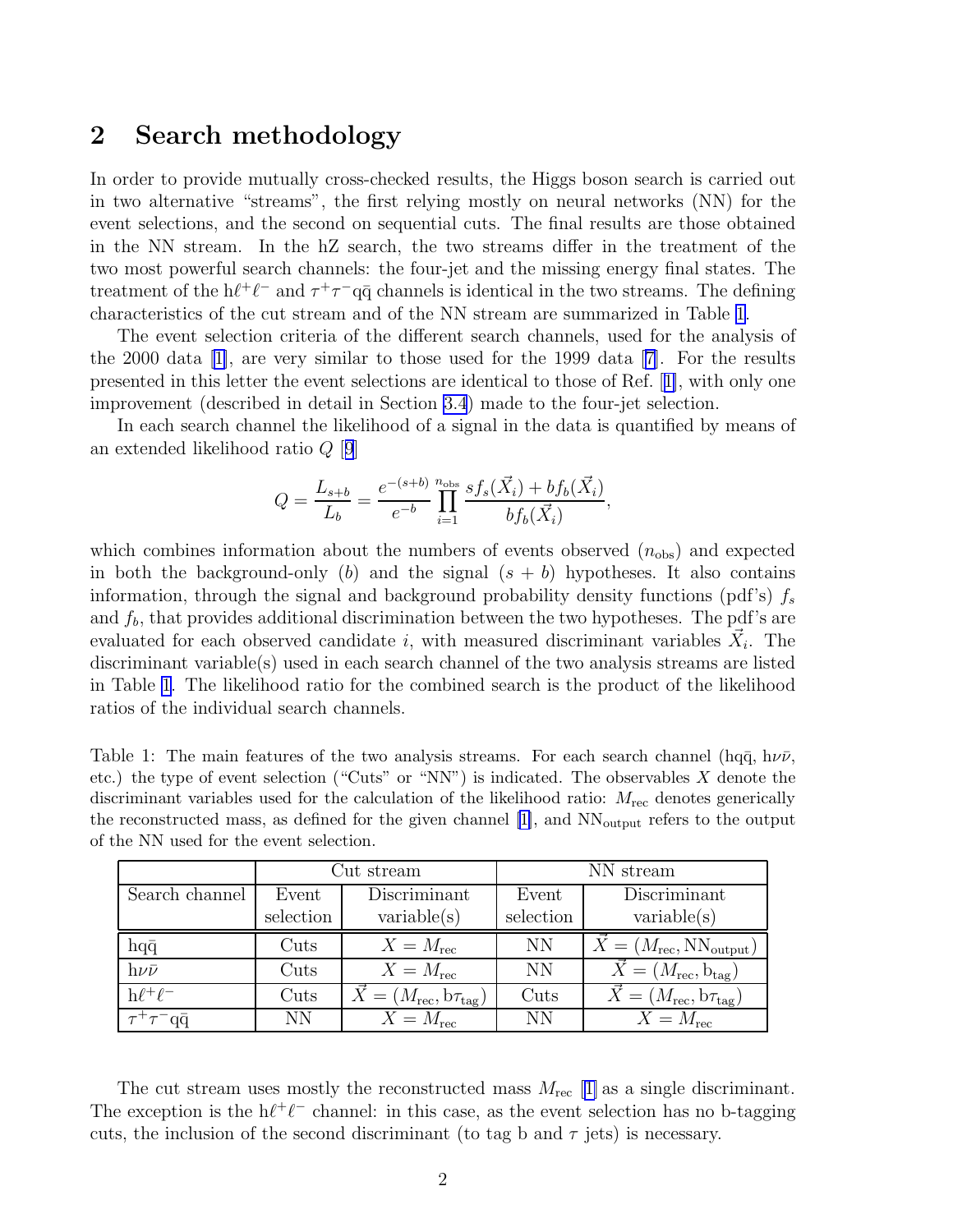## <span id="page-6-0"></span>3 Analysis updates

The updates made to the analysis of Ref. [\[1](#page-17-0)], mentioned in Section [1](#page-4-0), are described in detail in the following subsections. The effect of each of these updates on the significance of the observed excess[[1\]](#page-17-0) is displayed in Table 2. The properties of the most significant four-jet candidates, after all the analysis updates are taken into account, are listed in Table 3.

| Update               | Cut stream    | NN stream     |
|----------------------|---------------|---------------|
| Significance [1]     | $3.06\sigma$  | $2.96\sigma$  |
| Final processing     | $+0.21\sigma$ | $-0.14\sigma$ |
| LEP $\sqrt{s}$       |               |               |
| Additional simulated |               |               |
| event samples        | $-0.36\sigma$ | $-0.14\sigma$ |
| Beam-background      | $+0.13\sigma$ | $+0.14\sigma$ |
| Final significance   | $3.04\sigma$  | $2.82\sigma$  |

Table 2: The successive effect of the analysis changes on the maximum significance of the observed excess, for the two alternative analysis streams.

Table 3: Details of the five four-jet candidates selected with an event weight greater than 0.3 at  $m_h = 115 \,\text{GeV}/c^2$  in either the NN or cut streams. Jets 3 and 4 are the Higgs boson jets. The weight  $w = \ln(1 + s f_s/b f_b)$  of the candidates in each stream is also given. For candidate e, the jet pairing shown is only selected in the cut stream.

| Candidate                      | $M_{\rm rec}$    | b tagging |       |       | Four-jet | $w_{\text{NN}}$ | $w_{\rm cut}$ |      |
|--------------------------------|------------------|-----------|-------|-------|----------|-----------------|---------------|------|
| (Run/Event)                    | $\text{GeV}/c^2$ | Jet 1     | Jet 2 | Jet 3 | Jet 4    | NN              |               |      |
| (56698/7455)<br>$\overline{a}$ | 109.9            | 0.999     | 0.831 | 0.999 | 0.197    | 0.999           | 0.59          | 0.25 |
| b(56065/3253)                  | 114.4            | 0.996     | 0.663 | 1.000 | 0.996    | 0.997           | 1.44          | 0.81 |
| c(54698/4881)                  | 114.1            | 0.124     | 0.012 | 0.998 | 0.999    | 0.997           | 1.76          | 0.61 |
| d(56366/0955)                  | 114.4            | 0.201     | 0.051 | 0.998 | 0.956    | 0.933           | 0.41          | 0.62 |
| e(55982/6125)                  | 114.4            | 0.071     | 0.306 | 0.449 | 0.998    | 0.687           |               | 0.63 |

### 3.1 Final processing

The data were reprocessed with the final detector calibration and alignment constants. This reprocessing resulted in the recovery of  $1\,\mathrm{pb}^{-1}$  of data. The total integrated luminosity for the year 2000 is  $\mathcal{L} = 217.2 \,\mathrm{pb}^{-1}$ .

The reprocessing can change by small amounts the value of measured event properties such as the reconstructed Higgs boson mass or the b-tagging probabilities. Events close to some of the selection cuts may therefore move into or out of the selected sample. About 95% of the data events selected previously were also selected after the final processing. More specifically, the most signal-like events, i.e., those with a large contribution to the log-likelihood ratio −2 ln Q, are still selected after the final processing.

In the cut-based four-jet channel, a new event is selected with a reconstructed Higgs boson mass of  $111.8 \,\text{GeV}/c^2$ . Prior to the reprocessing, this event narrowly failed one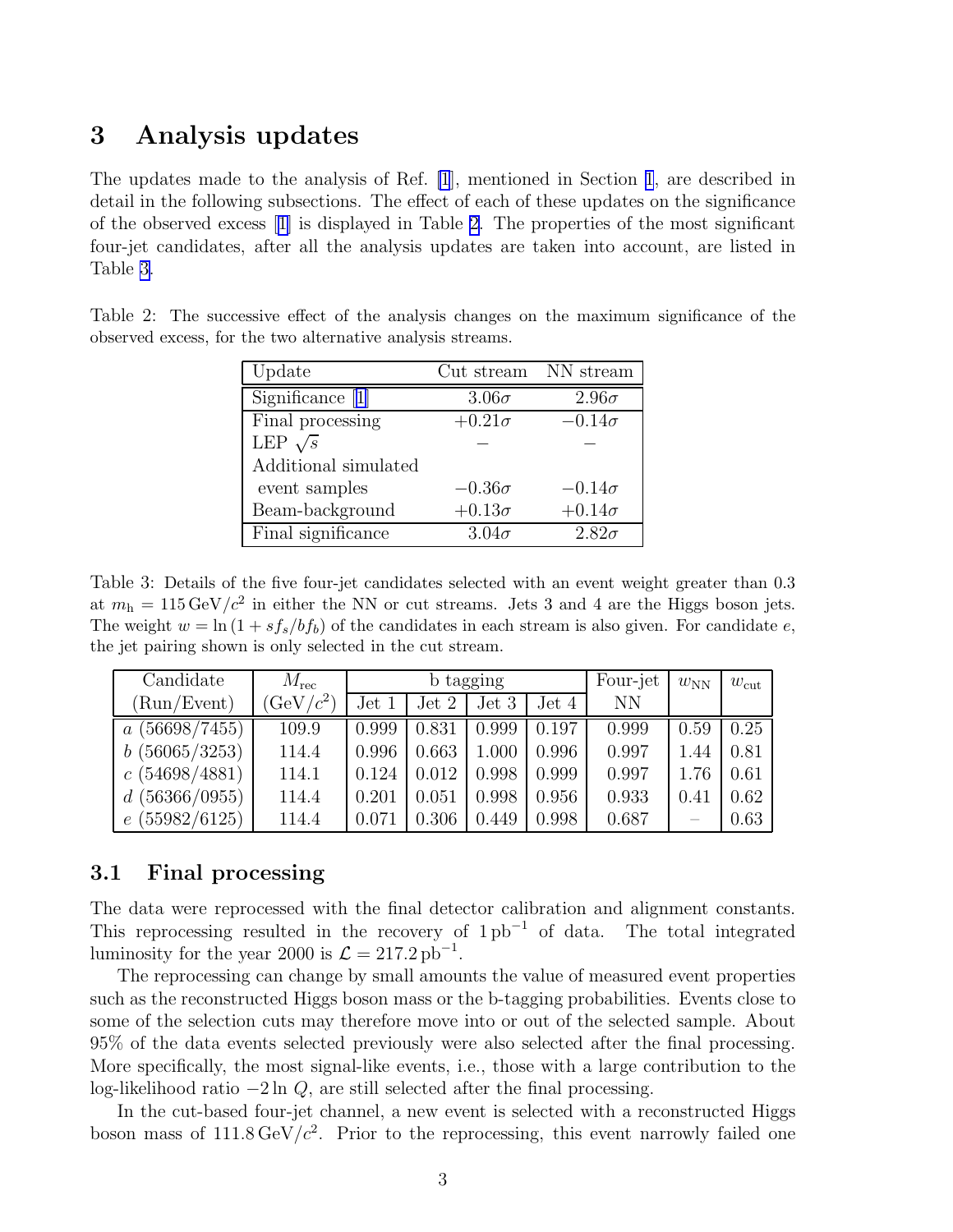<span id="page-7-0"></span>of the b-tagging cuts. The two Higgs-candidate jets have b-tagging values of 0.870 and 0.965, whereas the Z-candidate jets have b-tag values of 0.096 and 0.277. (The output of the neural network b-tagging algorithm ranges from 0. for light-quark jets, to 1. for b-quark jets.) The missing energy of the event is 70 GeV and the total missing momentum is below 10 GeV/ $c$ . A probable explanation for the large missing energy and low missing momentum is that two energetic neutrinos were produced almost back to back by two b-quark semileptonic decays. Indeed, in one of the b-tagged jets, an identified muon has a momentum of  $1.7 \,\text{GeV}/c$  transverse to the jet axis and is therefore consistent with a semileptonic decay of a b hadron. Another low-momentum muon is observed opposite to this jet, which further substantiates this hypothesis.

In the cut stream, where only the reconstructed mass information is used as a discriminant, the event is assigned a weight  $\ln(1 + s f_s/b f_b) = 0.27$  at  $m_h = 115 \,\text{GeV}/c^2$ . In the NN stream, this event was already selected prior to the final processing. The event has a NN output of 0.90, and is therefore assigned a relatively low weight compared to the most significant candidates[[1](#page-17-0)].

### 3.2 LEP centre-of-mass energy

In the most recently available determination [\[10\]](#page-18-0), the centre-of-mass energies are, on average, smaller than those used in Ref. [\[1](#page-17-0)] by  $\sim 140 \,\text{MeV}$ . When this effect is taken into account, the reconstructed Higgs boson masses of the candidate events are reduced by the same amount, and the number of signal events expected to be produced decreases from 10.1 to 9.5 for  $m_h = 115 \,\text{GeV}/c^2$ . The impact on the observed significance is negligible.

#### 3.3 Additional simulated event samples

In order to further reduce the statistical uncertainty in the event selection efficiencies and in the pdf's, significantly larger event samples were generated. In particular, additional simulated background samples for the  $e^+e^- \to b\bar{b}(\gamma)$ ,  $c\bar{c}(\gamma)$ ,  $W^+W^-$  and ZZ processes were generated at centre-of-mass energies  $\sqrt{s}$  = 206.0, 206.7 and 207.0 GeV. The existing signal samples were also supplemented with samples of  $e^+e^- \rightarrow hq\bar{q}$  and  $h\nu\bar{\nu}$  events at  $\sqrt{s}$  = 206.7 GeV. While most of these additional samples were used in the NN stream for the preliminary results [\[1](#page-17-0)], they have only been included in the cut stream for this letter.

#### 3.4 Control of beam-induced backgrounds

In one of the most significant four-jet events, called "candidate  $b$ " in Table [3,](#page-6-0) a 22 GeV energy deposit is observed at small polar angle, in the plane of the collider.

This deposit does not fit the hypothesis that it is part of the event. The total measured energy is considerably larger than  $\sqrt{s}$  and the total measured momentum is aligned with that of the deposit. A reasonable kinematic fit quality is obtained only if this deposit is assumed to be extraneous to the event, i.e., produced by a beam-induced background particle.

It is indeed possible to observe large energy clusters from this background source. For example, in 0.89% (0.48%) of events triggered at random beam crossings, a deposit of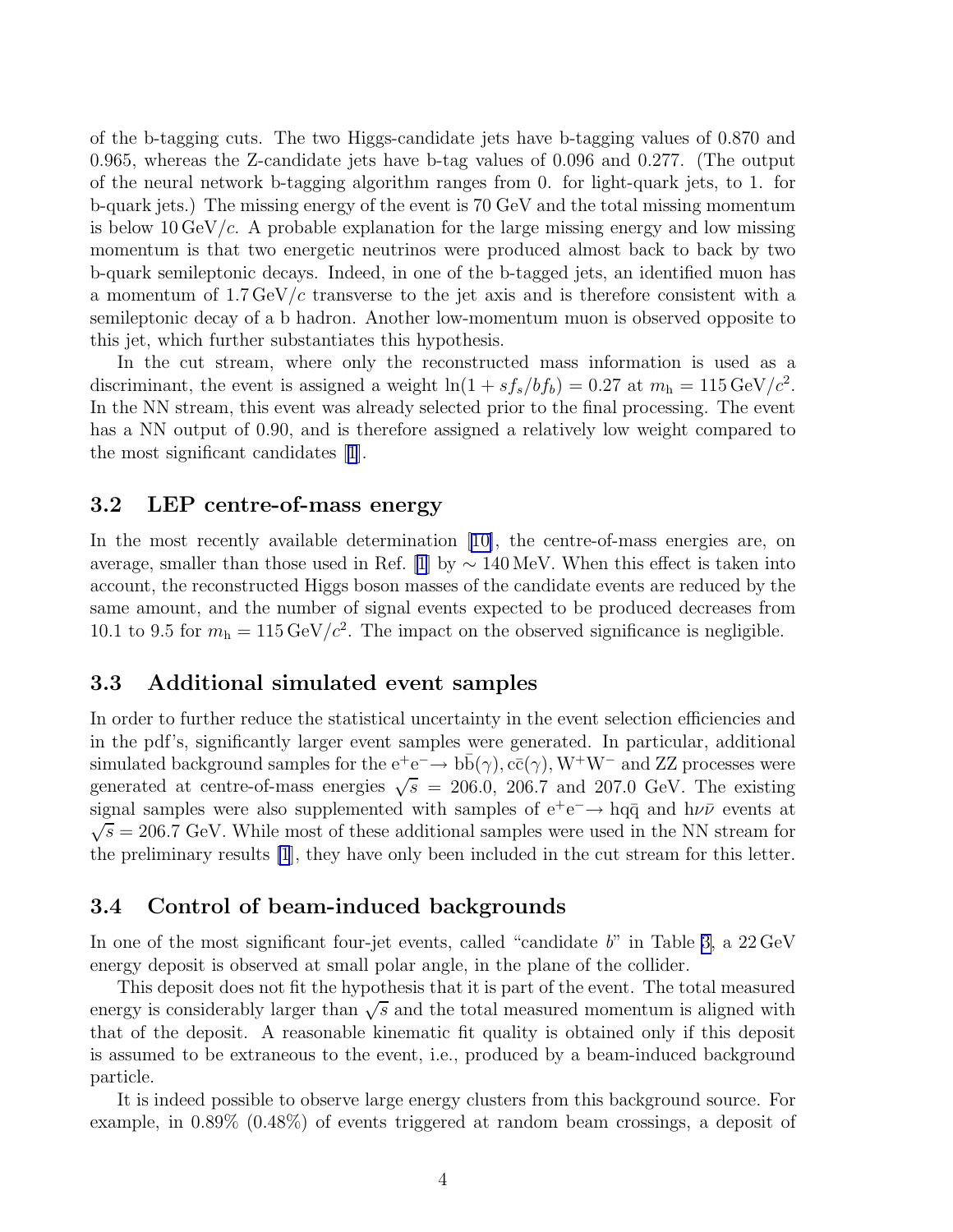<span id="page-8-0"></span>energy in excess of 3 (10) GeV is observed. The angular position of the most energetic cluster observed within 12◦ of the beam axis, in the randomly-triggered event sample, is shown in Fig. 1a. The overwhelming majority of the beam-induced background particles are at very small polar angles and in the plane of the collider.



Figure 1: (a) The angular distribution of the most energetic cluster observed within  $12^{\circ}$  of the beam axis, in a sample of events from randomly-triggered beam crossings. Only clusters with  $E > 3$  GeV are shown. The candidate event b is indicated by the cross in the upper-left corner. The plane of the collider is defined by  $\phi = 0$  and  $\pi$ . (b) The distribution of R for the events selected by the cut-based four-jet search, for the expected SM background with (shaded histogram) and without (hatched histogram) contamination from beam-related background, and for the data (dots with error bars).

As this type of background is not simulated, a procedure to identify and remove beambackground clusters had to be developed. The most energetic cluster with energy greater than 3 GeV,  $|\cos \theta| > 0.998$  and which is isolated by at least 8° with respect to any other particle in the event, is fitted to each of the following three hypotheses.

- The identified cluster is part of the event. In this case, the identified cluster is assigned to one of the four jets by the jet clustering procedure. The jets are subsequently fitted to the total energy- and momentum-conservation constraints.
- The identified cluster is, more specifically, assumed to be an ISR photon. In this case, the rest of the event is forced to form four jets. These jets are fitted to the total energy- and momentum-conservation constraints, modified to account for the momentum imbalance caused by the hypothetical ISR photon.
- The identified cluster is assumed to originate from a beam-induced background particle. In this case too, the rest of the event is forced to form four jets. These jets are subsequently fitted to the total energy- and momentum-conservation constraints.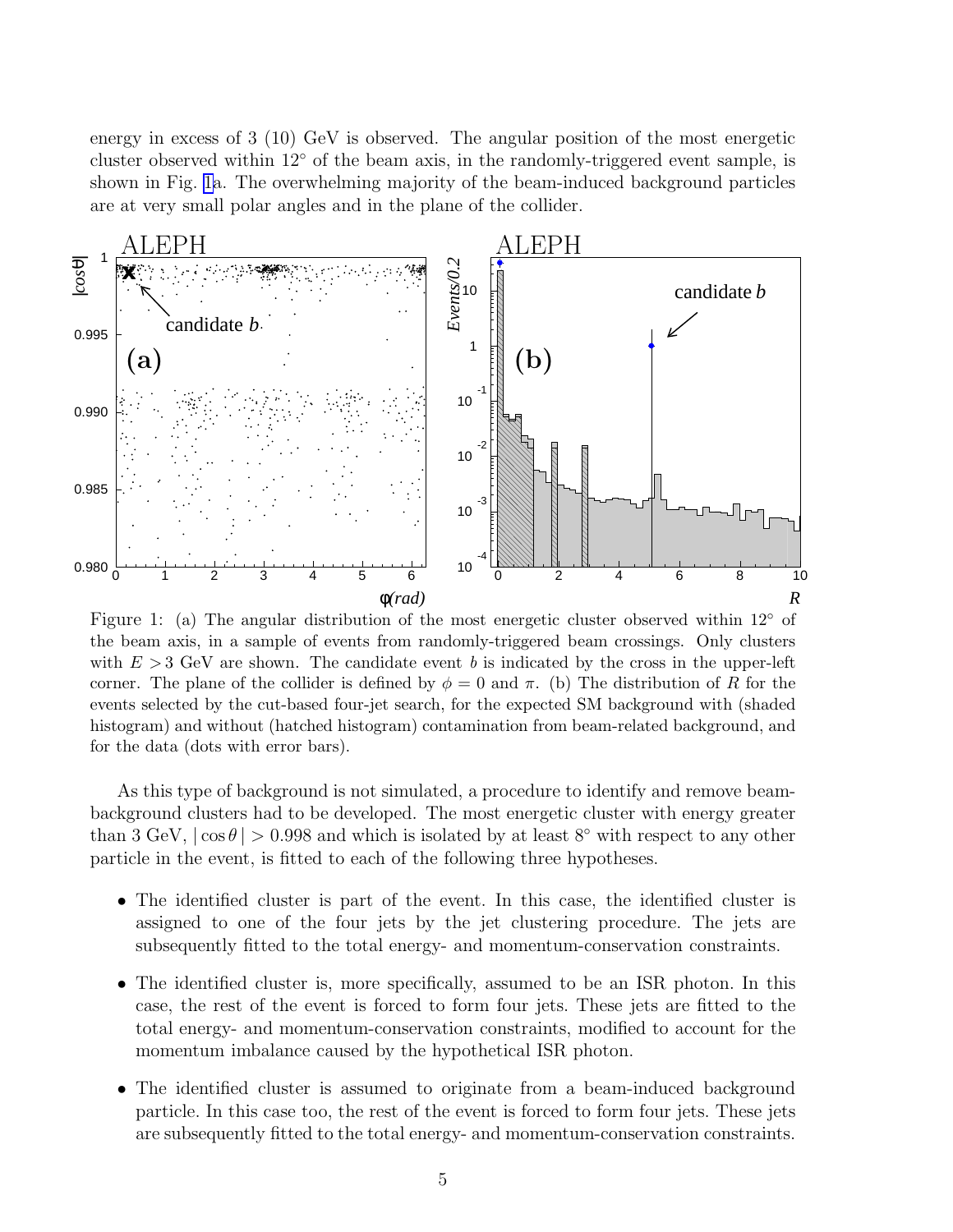<span id="page-9-0"></span>The  $\chi^2$  values of these fits are henceforth designated  $\chi^2_{\text{norm}}$ ,  $\chi^2_{\text{ISR}}$  and  $\chi^2_{\text{beam}}$ , respectively. The ratio

$$
R = \frac{\min(\chi^2_{\text{norm}}, \chi^2_{\text{ISR}})}{\chi^2_{\text{beam}}}
$$

is expected to be larger for events containing a beam-background particle. The distribution of R for the total expected SM background is shown in Fig. [1b](#page-8-0), before and after it is "contaminated" with beam-background clusters obtained from a sample of randomly-triggered events. Events in which no energetic, isolated, small-angle cluster is found are assigned  $R = 0$ . Events with  $R > 2$ , are tagged as containing a beambackground particle and the identified cluster of energy is removed from the event prior to jet clustering and kinematic fitting. The remaining events are treated according to the first hypothesis.

The efficiency of the beam-background cleaning procedure, determined by running the algorithm on a contaminated background sample, is 28% (50%) for events with energy deposits in excess of 3 GeV (10 GeV). The purity of the identification procedure is close to 100%.

At the final selection level 1.2% of the simulated events are affected (i.e., newly selected, no longer selected, or with an  $M_{\text{rec}}$  value changed by at least  $1 \text{ GeV}/c^2$ ) by the contamination. This fraction is reduced to 0.4% after the cleaning procedure is applied. The corresponding changes to the selection efficiencies are statistically insignificant and the changes in the pdf's imperceptible.

When applied to the data, the cleaning algorithm identifies only one event (candidate b) as containing a beam-induced energy deposit. The deposit is therefore ignored in the analysis of this event, and the reconstructed Higgs mass (neural network output) changes from 112.8 GeV/ $c^2$  (0.996) to 114.4 GeV/ $c^2$  (0.997).

## 4 Results of the SM Higgs search

In the  $217.2 \text{ pb}^{-1}$  of data collected during the year 2000, 137 (99) events were selected in the NN (cut) stream, with 129.9 (88.2) expected from Standard Model backgrounds. The distribution of the events among the four search channels is shown in Table [4](#page-10-0). The mass distributions are very similar to those of Ref.[[1\]](#page-17-0).

The log-likelihood ratio, shown in Fig. [2](#page-11-0)a as a function of the test mass  $m<sub>h</sub>$ , includes the data collected at smaller centre-of-mass energies[[6](#page-18-0), [7\]](#page-18-0). The large negative values of the observed log-likelihood ratio indicate that the data favour the signal hypothesis over the background-only hypothesis. The most likely Higgs boson mass, corresponding to the minimum of  $-2 \ln Q$ , is around  $m_h = 115 \,\text{GeV}/c^2$  for the NN stream. At this mass the likelihood for the signal hypothesis,  $L_{s+b}$ , is 28.6 times larger than the likelihood of the background-only hypothesis,  $L<sub>b</sub>$ . In the cut stream a similar result is observed (Fig. [2](#page-11-0)b), with a preferred signal mass closer to  $m<sub>h</sub> = 114.5 \text{ GeV}/c^2$  and a factor 21.9 between the likelihoods of the two hypotheses. The probability (denoted  $1-c<sub>b</sub>$ ) that this ratio be even larger than observed in the background-only hypothesis is shown in Fig. 4 as a function of  $m<sub>h</sub>$ . At the minimum of  $1 - c<sub>b</sub>$ , this probability is  $2.4 \times 10^{-3}$   $(1.1 \times 10^{-3})$  in the NN (cut)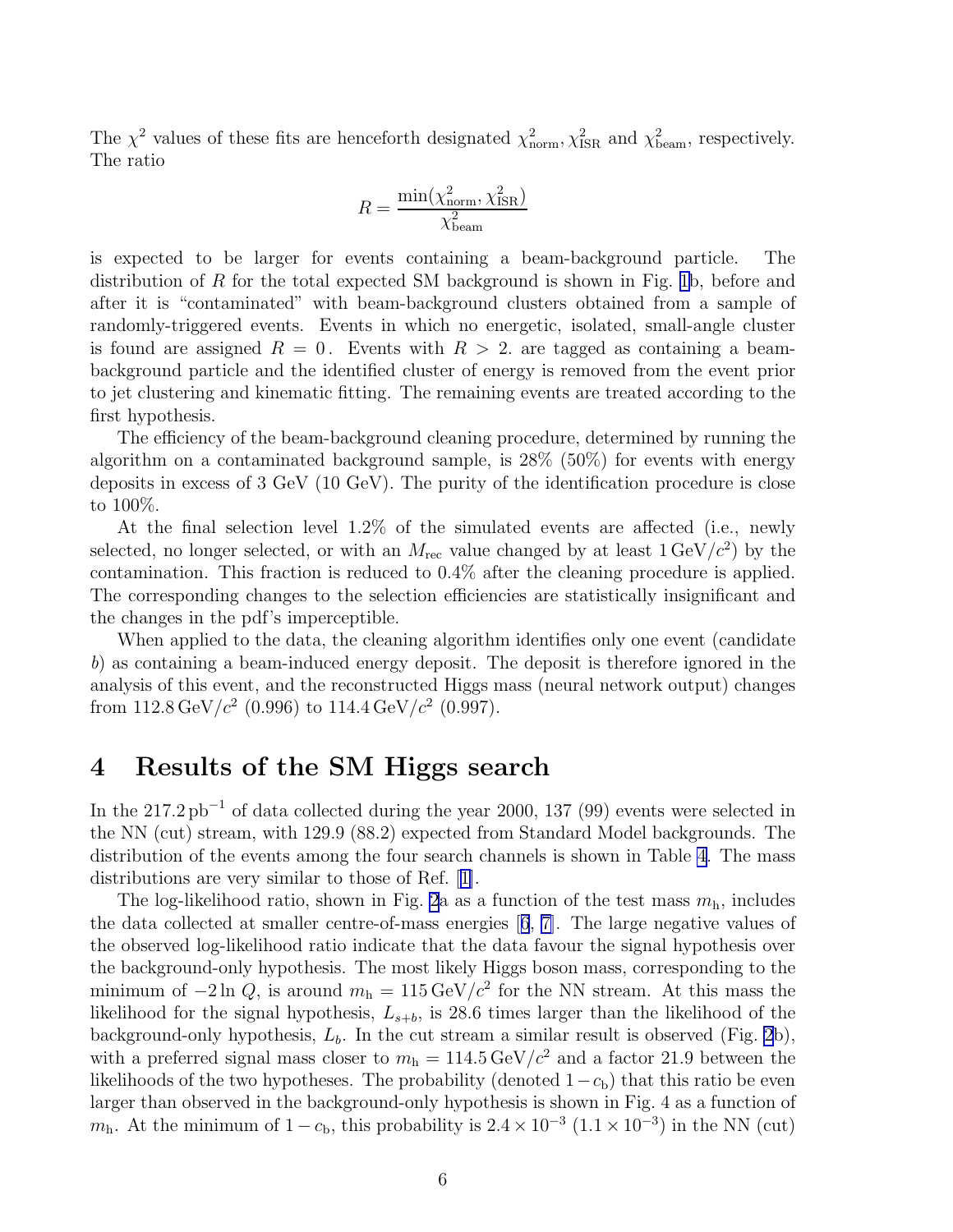<span id="page-10-0"></span>Table 4: The expected numbers of signal and background events and the numbers of observed candidates in each search channel, for the two analysis streams ("NN" and "Cut"). The signal expectation is determined at  $m_h = 115 \,\text{GeV}/c^2$ .

| Search                | Signal   | Background | Events   |
|-----------------------|----------|------------|----------|
| channel               | expected | expected   | observed |
| $hq\bar{q}$ (NN)      | 3.0      | 47.7       | 53       |
| $hq\bar{q}$ (cut)     | 1.8      | 23.9       | 33       |
| $h\nu\bar{\nu}$ (NN)  | 1.0      | 37.7       | 39       |
| $h\nu\bar{\nu}$ (cut) | 0.9      | 19.8       | 21       |
| $h\ell^+\ell^-$       | 0.4      | 30.8       | 30       |
| $\tau^+\tau^-$ qq     | 0.3      | 13.7       | 15       |
| NN stream total       | 4.7      | 129.9      | 137      |
| Cut stream total      | 3.4      | 88.2       | 99       |

stream, corresponding to an excess of  $2.82$   $(3.04)$  standard deviations<sup>1</sup>. At the minimum of the likelihood ratio, the significance of the excess is 2.70 (2.87) standard deviations. It is consistent with the signal expectation at the 1.06 (1.29) standard deviations level.

Due to the observed excess, the 95% C.L. lower limit of  $111.5 \,\text{GeV}/c^2$  set on  $m<sub>h</sub>$  in the NN stream search is well below the limit of  $114.2 \,\text{GeV}/c^2$  expected in the absence of a signal. For comparison, a lower limit of  $110.4 \,\text{GeV}/c^2$  is set in the cut stream, with 113.6 GeV/ $c^2$  expected.

## 5 Systematic uncertainties

The results given in Section [4](#page-9-0) include systematic uncertainties, incorporated according to the method of Ref.[[12\]](#page-18-0). However, the significance of the excess might be affected by systematic uncertainties in a different manner. The systematic studies were therefore extended to estimate the impact of the dominant sources on the measured confidence levels (Fig. [3](#page-12-0)), especially around  $m_h = 116 \,\text{GeV}/c^2$ , where  $1 - c_b$  is smallest. The uncertainties in the  $h\nu\bar{\nu}$  channel were found to be negligible. The different systematic uncertainty sources and their impact on the observed significance are summarized in Table [5](#page-13-0) and are discussed below. The uncertainties on the background dominate over those on the signal.

#### 1. Statistics of simulated samples

To a large extent, the separation power between the background-only and the signal hypotheses comes from the inclusion of the discriminant variable pdf's in the likelihood ratio definition. It is especially so for a signal close to threshold, for which the event rate is low. The statistical uncertainty on the pdf's, which arises

<sup>&</sup>lt;sup>1</sup>TheLEP Higgs working group [[11\]](#page-18-0) has adopted a different convention, using a double-sided Gaussian, to convert probability into standard deviations. Under that convention the significance of the excess is 3.04 standard deviations in the NN stream and 3.25 standard deviations in the cut stream.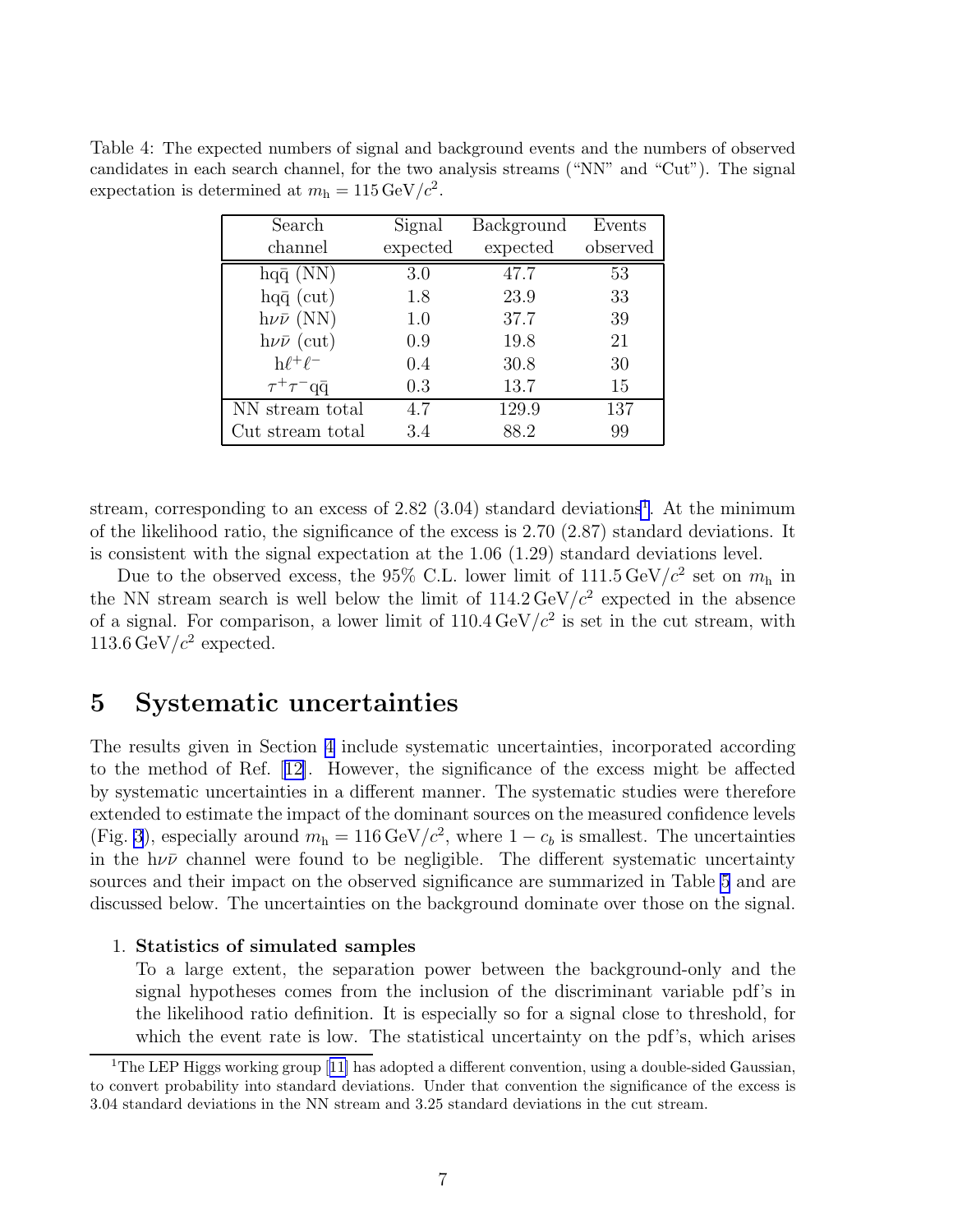<span id="page-11-0"></span>

Figure 2: The log-likelihood ratio,  $-2 \ln Q$ , as a function of the test mass  $m<sub>h</sub>$  for (a) the NN stream and (b) the cut stream, with all data taken from 189 - 209 GeV. The solid line is the result obtained from the data. The average result of background-only simulated experiments is indicated by the dashed line; the light and dark shaded bands around the background expectation contain 68% and 95% of the simulated background-only experiments, respectively. The dashdotted curves indicate the expected position of the median log-likelihood when the latter is calculated at a mass  $m<sub>h</sub>$  and includes a signal at that same mass.

from the finite statistics of the simulated samples, may therefore have an important impact on the significance of the observed excess.

The small correlation between the two discriminant variables of the NN-based fourjet search, ignored in the pdf's, was propagated to the observed significance. The resulting correction is small, and its uncertainty is limited by the finite statistics of the simulated samples. The systematic uncertainty on the correction is estimated to be half the size of the correction.

In the remaining search channels, the systematic uncertainty due to the limited size of the simulated samples was determined by comparing pdf's fitted to statistically independent samples of simulated events. For instance, in the cut-based four-jet channel, the estimated uncertainties in the pdf's in the high reconstructed mass region are  $\pm 1.5\%$  for the signal, and  $\pm 10$ –20% for the main background processes,  $e^+e^- \rightarrow q\bar{q}$ , WW and ZZ. The reconstructed mass pdf's were altered by  $\pm 1\sigma$  of these estimated uncertainties. This alteration of the pdf's was applied to the  $3 \text{ GeV}/c^2$ wide region leading up to the kinematic threshold  $M_{\text{rec}} = \sqrt{s} - m_{\text{Z}}$ , where the most significant candidates are observed. Similarly, the reconstructed mass pdf's in the  $h\ell^+\ell^-$  and  $\tau^+\tau^-q\bar{q}$  channels were locally altered according to their estimated uncertainty in the region  $M_{\text{rec}} = 116 \pm 2 \,\text{GeV}/c^2$ .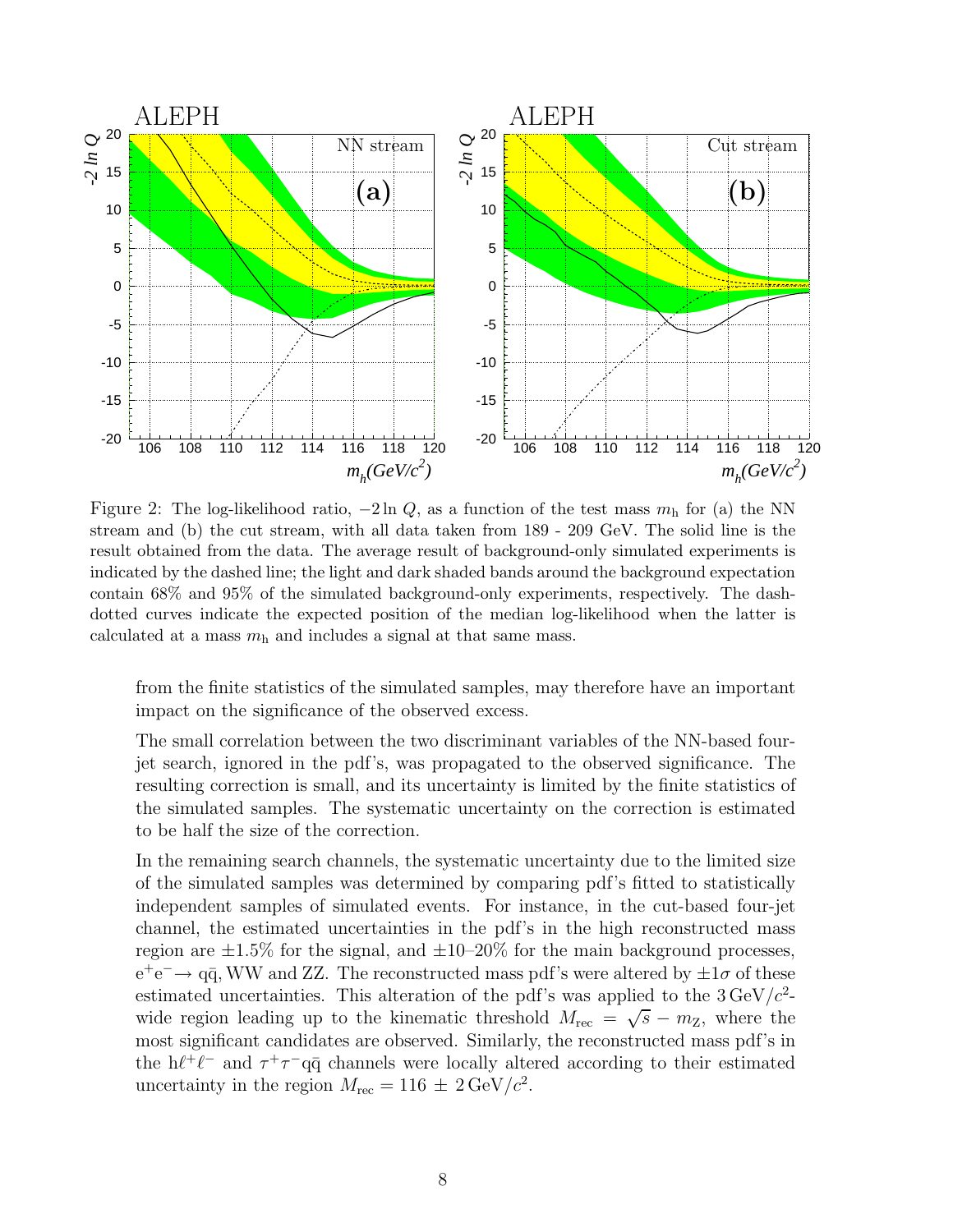<span id="page-12-0"></span>

Figure 3: The observed (solid curve) and expected confidence levels for the background-only (dashed curve) and the signal (dash-dotted curve) hypotheses as a function of the Higgs boson test mass for (a) the NN stream and (b) the cut stream.

#### 2. Tagging of b jets

It has been determined[[6, 13\]](#page-18-0) that the track impact parameter resolution is 5–10% better in the simulation than in the calibration data taken at dedicated runs at the Z peak. This is the main limitation of the simulation of the most relevant b-tagging distributions. The agreement between data and simulation is restored by smearing the track parameters in the simulation.

The smearing effectively results in correcting the signal and background event selection efficiencies. The systematic uncertainty on the efficiencies was estimated to be half the size of the correction. The event selection efficiencies were therefore varied accordingly, under the assumption that the b-rich processes (e.g., hZ, ZZ, Ze<sup>+</sup>e<sup>-</sup>) are fully correlated.

#### 3. Gluon splitting

The rate of gluon splitting to  $b\overline{b}$  and  $c\overline{c}$  quark pairs is underestimated in the simulation of the  $e^+e^- \rightarrow q\bar{q}$  background. The measured splitting rates [\[14\]](#page-18-0) are enforced by reweighting the four-jet events in the simulation that include a  $g \rightarrow$  bb or  $g \rightarrow c\bar{c}$  branching. Twice the uncertainty of these measurements was conservatively propagated to the observed significance.

#### 4. Jet energy and angle resolutions

Small differences in the jet energy resolution and jet energy scale are observed when comparing the data and the simulation. The jet angular resolutions are also found to be slightly better in the simulation.

The jets in the simulation were corrected [\[6\]](#page-18-0) to improve the agreement between the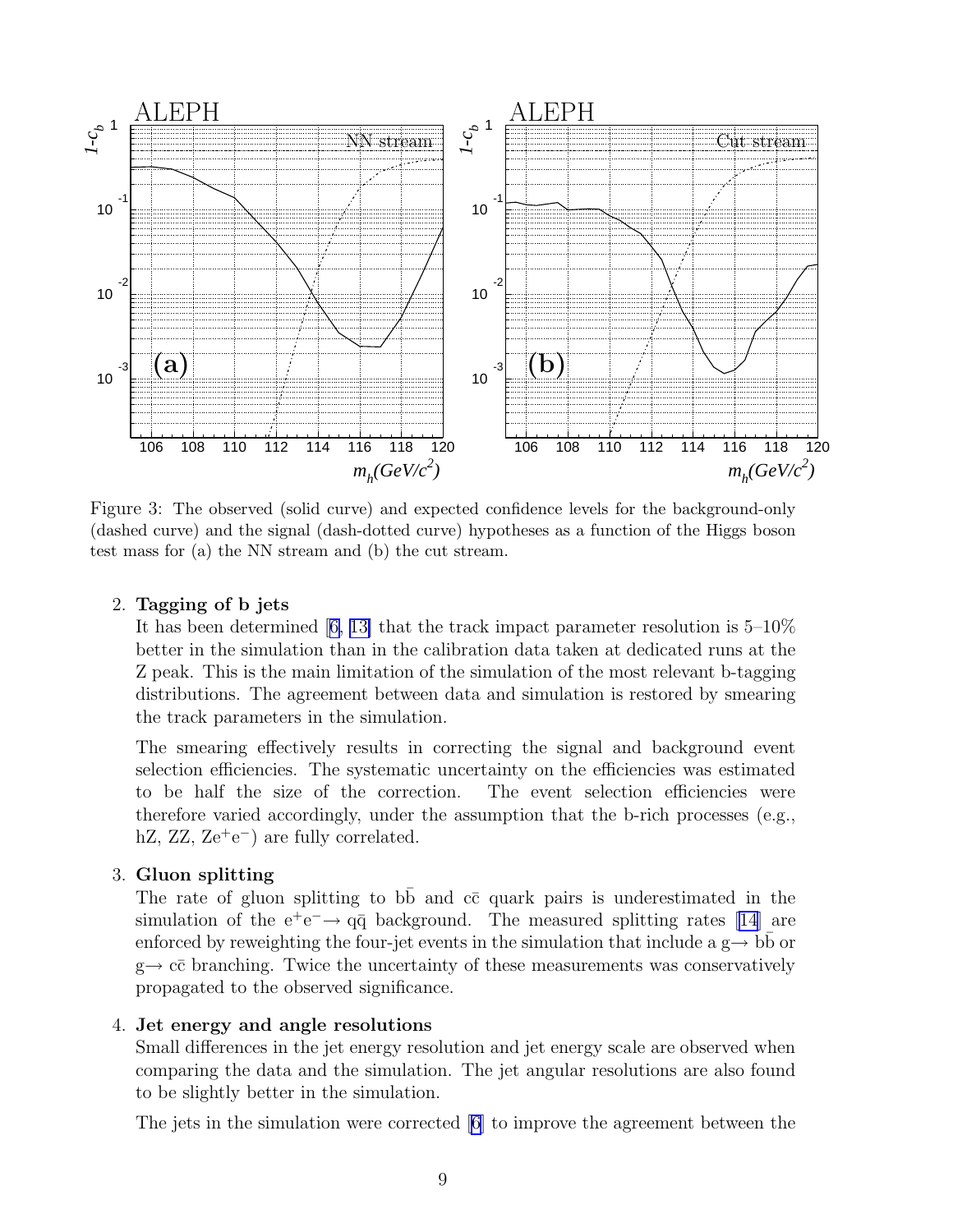<span id="page-13-0"></span>simulation and the data, and a systematic uncertainty amounting to half the size of the correction to the event selection efficiencies was assumed.

#### 5. Simulation of other selection variables

The systematic effects potentially originating from event selection variables other than those related to b tagging were evaluated with an event reweighting method[[15](#page-18-0)]. For each variable the event weights were determined by making the simulated distribution agree with that in the data at a preselection level, i.e., with ample statistics. The effect of this reweighting on the selection efficiencies was assumed to be due to a possible systematic effect. Only small corrections, often statistically insignificant, were found and their magnitude added in quadrature for all variables.

#### 6. Strong coupling constant

A  $\pm 5\%$  uncertainty on the strong coupling constant  $\alpha_s$  was propagated to the  $e^+e^- \rightarrow q\bar{q}$  background.

Table 5: Variation in the significance of the observed excess in the two analysis streams, at  $m_h = 116 \,\text{GeV}/c^2$ , due to the various systematic error sources.

| Systematic                  |                      |                  |
|-----------------------------|----------------------|------------------|
| source                      | Cut stream NN stream |                  |
| Simulated statistics:       |                      |                  |
| $- \tau^+ \tau^- q \bar{q}$ | $\pm 0.04\sigma$     | $\pm 0.02\sigma$ |
| $-h\ell^+\ell^-$            | $\pm 0.02\sigma$     | $\pm 0.02\sigma$ |
| - hqq                       | $\pm 0.11\sigma$     | $\pm 0.07\sigma$ |
| Tagging of b jets           | $\pm 0.06\sigma$     | $\pm 0.08\sigma$ |
| Gluon splitting             | $\pm 0.04\sigma$     | $\pm 0.04\sigma$ |
| Jet resolutions             | $\pm 0.07\sigma$     | $\pm 0.05\sigma$ |
| Selection variables:        |                      |                  |
| $-h\ell^+\ell^-$            | $\pm 0.03\sigma$     | $\pm 0.03\sigma$ |
| - hq $\bar{q}$              | $\pm 0.03\sigma$     | $\pm 0.05\sigma$ |
| $\alpha_S$                  | $\pm 0.04\sigma$     | $\pm 0.06\sigma$ |

When all the uncertainties on the observed significance are added in quadrature, the total systematic uncertainty is found to be  $\pm 0.17\sigma$  for the cut stream and  $\pm 0.15\sigma$  for the NN stream.

### 6 Results in the context of the MSSM

In the MSSM, both the Higgstrahlung processes  $e^+e^- \rightarrow hZ$ , with a cross section proportional to  $\sin^2(\beta - \alpha)$ , and the associated pair production  $e^+e^- \rightarrow hA$ , with a cross section proportional to  $\cos^2(\beta - \alpha)$ , are searched for. Here,  $\tan \beta$  is the ratio of the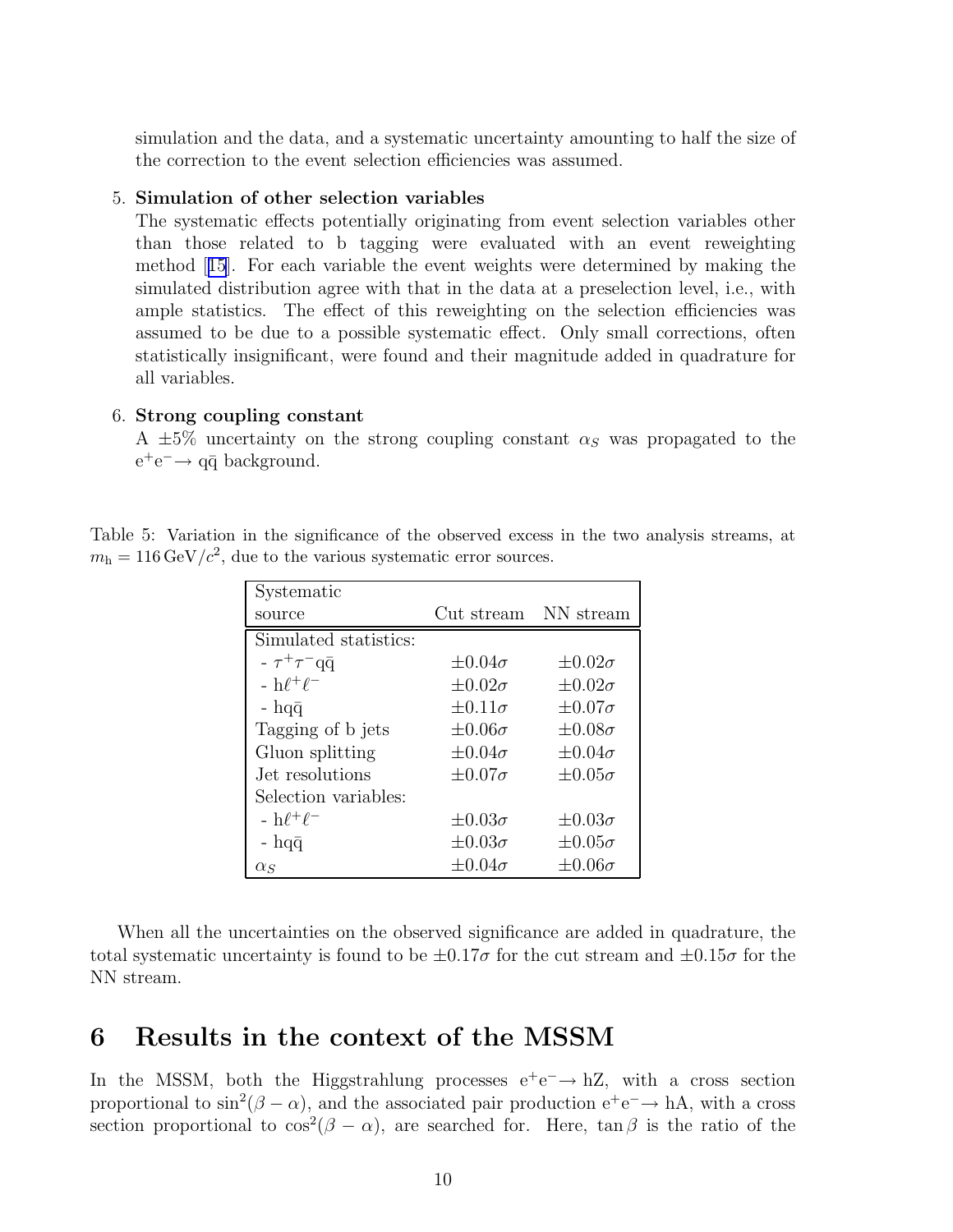<span id="page-14-0"></span>vacuum expectation values of the two Higgs doublets and  $\alpha$  is the Higgs mixing angle in the CP-even sector. As in the case of the SM Higgs boson search, the search for the MSSM Higgs bosons was also performed with the two alternative analysis streams [\[7](#page-18-0)].

In the search for hA pair production, ten events were selected in the 2000 data in the bbbb channel, with 5.5 events expected from SM background processes. This slight excess of events is fully correlated with that observed in the four-jet channel of the Standard Model Higgs boson search. In the  $b\bar{b}\tau^+\tau^-$  channel, three events were selected with 3.0 events expected.

The regions excluded at the 95% C.L. by the hZ and the hA searches independently, as well as by their combination, are shown in Fig. [4](#page-15-0) as a function of  $\sin^2(\beta - \alpha)$  with SM branching fractions assumed for the lighter CP-even Higgs boson h. The combined search allows an absolute lower limit on  $m<sub>h</sub>$  of  $89.8 \,\text{GeV}/c^2$  to be set at  $95\%$  C.L. These results are also interpreted in the context of two MSSM benchmark scenarios, called "nomixing"scenario and " $m_h^{\text{max}}$ " scenario, respectively [[16\]](#page-18-0). The latter is expected to lead to rather conservative  $m_h$  and  $\tan \beta$  exclusions, while the former is more favourable to LEP searches. The 95% C.L. excluded domains in the  $(m_h, \tan \beta)$  plane are shown for these two benchmark scenarios in Fig. [5,](#page-15-0) with  $m_{\text{top}} = 175 \,\text{GeV}/c^2$ . The overall limits on  $m_{\text{h}}$ ,  $m_A$  and  $\tan \beta$  are summarized in Table 6.

Table 6: The excluded values (95% C.L.) of  $m_h$ ,  $m_A$  and  $\tan \beta$  in the two MSSM benchmark scenarios described in the text. The numbers in parentheses are the expected limits. The results are shown for the two alternative analysis streams.

|                                                                       | NN stream     |                | Cut stream    |                |  |
|-----------------------------------------------------------------------|---------------|----------------|---------------|----------------|--|
|                                                                       | No mixing     | $m_{h}^{\max}$ | No mixing     | $m_{k}^{\max}$ |  |
| $m_h < (GeV/c^2)$   89.8 (91.3) 89.8 (91.3)   89.8 (90.8) 89.8 (90.8) |               |                |               |                |  |
| $m_A < (GeV/c^2)$   90.1 (91.6) 90.1 (91.6)   90.1 (91.3) 90.1 (91.1) |               |                |               |                |  |
| $\tan \beta$                                                          | $[0.5 - 6.2]$ | $[0.7 - 2.3]$  | $[0.5 - 5.0]$ | $[0.7 - 2.2]$  |  |

The theoretical upper limit on  $m_h$  for a given tan  $\beta$  (Figs. [5a](#page-15-0), 5b) depends on  $m_{\text{top}}$ . For  $m_{\text{top}} = 180 \,\text{GeV}/c^2$ , the excluded tan  $\beta$  range is significantly reduced to [0.8, 1.8] in the  $m_h^{\text{max}}$  scenario and to [0.5, 4.4] in the no-mixing scenario. The limits on  $m_h$  and  $m_A$ are not affected.

### 7 Invisible Higgs boson search results

In models which allow the Higgs boson to decay invisibly, the Higgstrahlung process gives rise to observable final states with acoplanar lepton pairs  $(Z \to \ell^+ \ell^-)$  and with acoplanar jets  $(Z \rightarrow q\bar{q})$ . An update of the searches [\[7](#page-18-0), [8\]](#page-18-0) for these two topologies is presented in this section, with the data collected in 2000.

The search for two acoplanar leptons was left unchanged; seven events were selected, in agreement with 6.7 events expected from background processes.

In the hadronic final state, the preselection was tightened to improve the rejection of Weν events. The energy of the less energetic hemisphere, formerly required to be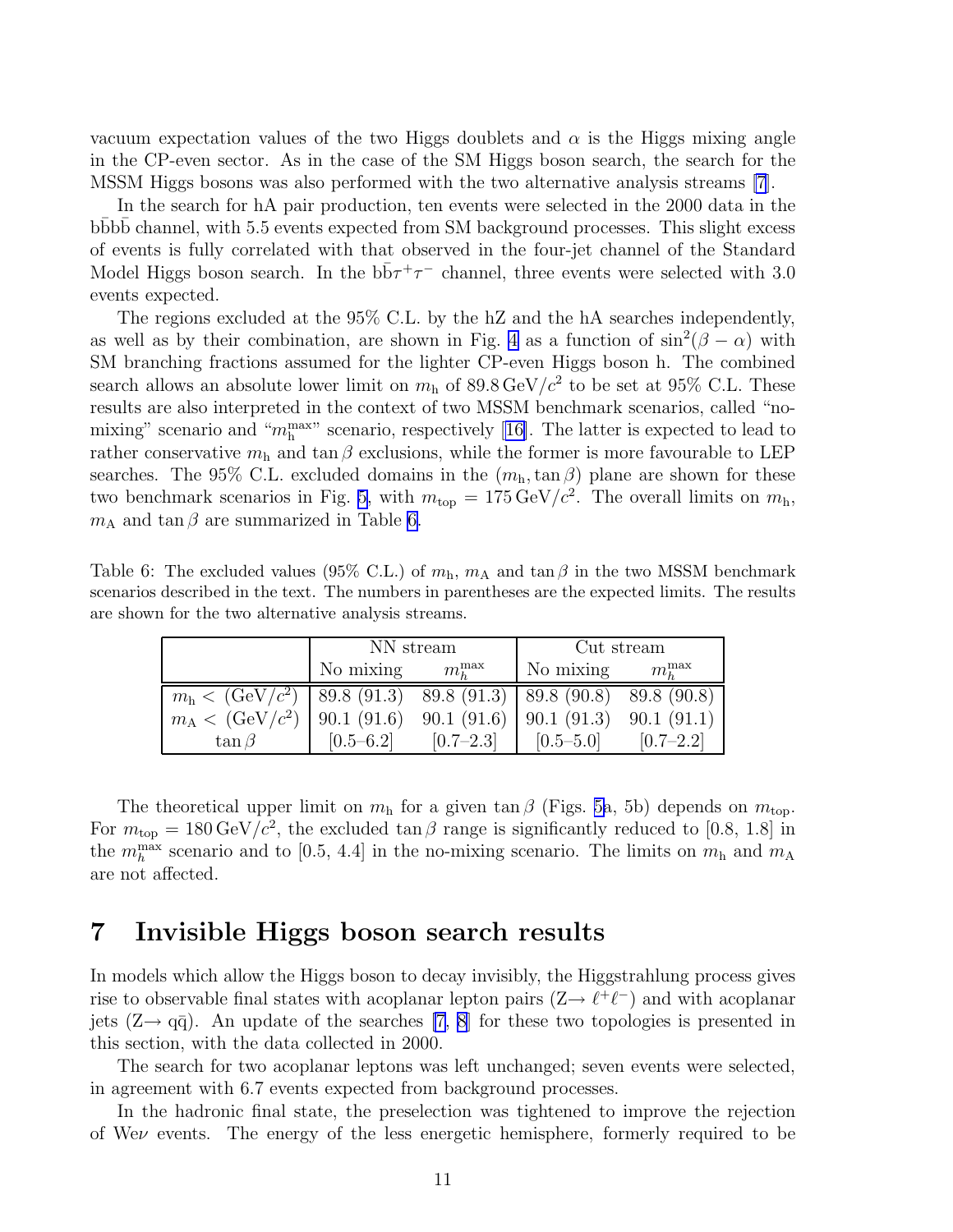<span id="page-15-0"></span>

Figure 4: The 95% C.L. exclusion contours for the hZ and hA searches as a function of  $\sin^2(\beta-\alpha)$ (dashed lines). The combined exclusion is shown by the hatched area and the dotted line indicates the expected exclusion.



Figure 5: The experimentally excluded regions, at  $95\%$  C.L., in the  $(m_h, \tan \beta)$  parameter space, for (a) the no-mixing and (b) the  $m_h^{\text{max}}$  benchmark scenarios. The lightly-hatched area is excluded experimentally. The dotted line indicates the expected exclusion limit.The darkhatched areas indicate theoretically forbidden parts of the parameter space.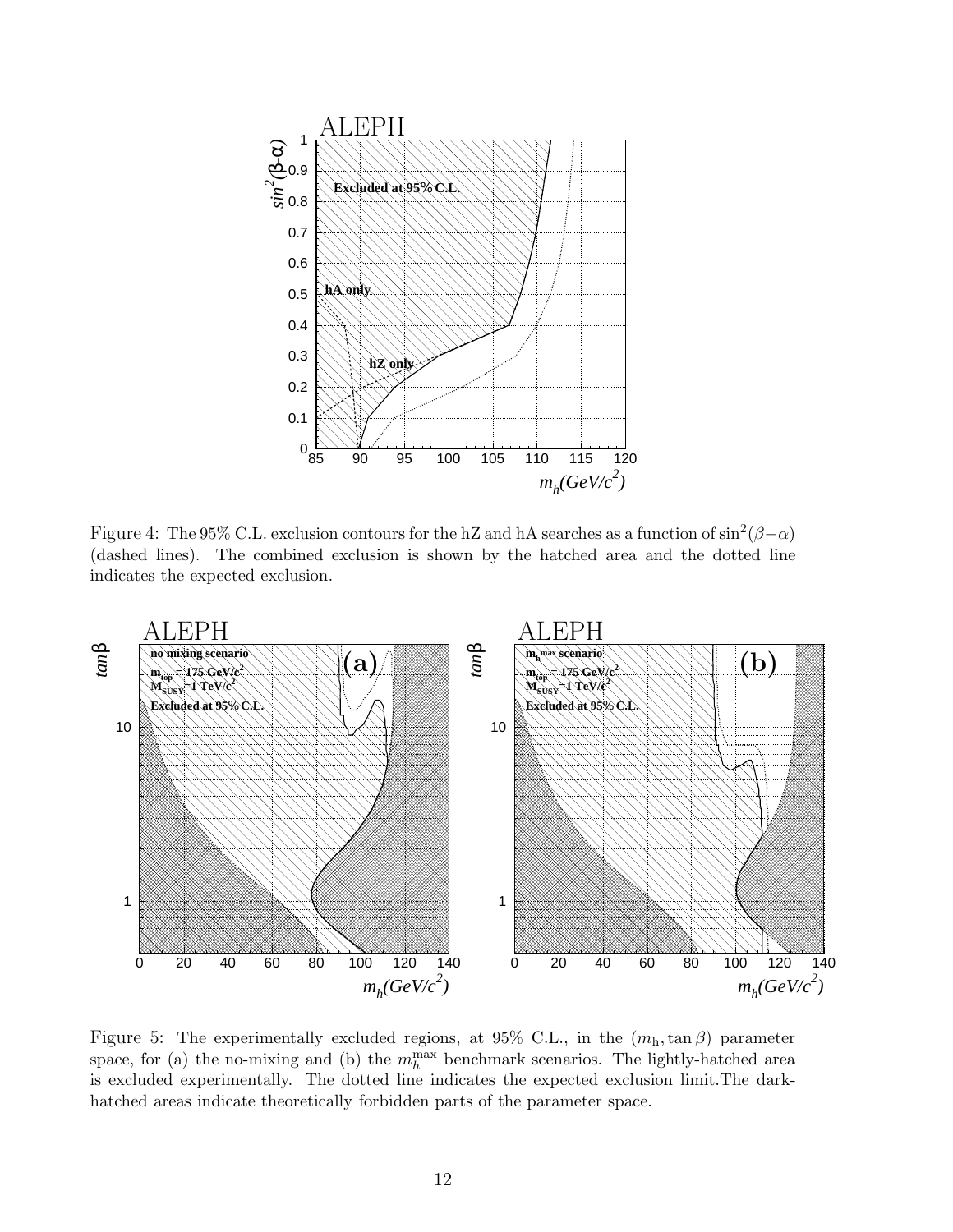nonzero [\[8](#page-18-0)], is now required to exceed 5% of the centre-of-mass energy. The data taken in 1999 [\[7](#page-18-0)] were studied with a set of three NN-based analyses, with the selection cut sliding as a function of the Higgs boson mass hypothesis. Each neural network was optimized for a given centre-of-mass energy (196, 200 or 202 GeV). If the distance to threshold  $\sqrt{s} - m_h - m_Z$  is used as the sliding parameter rather than the Higgs boson mass hypothesis,  $m_h$ , the networks need neither be re-trained nor re-optimized. The same analysis can hence be applied to the numerous centre-of-mass energies scanned in the year 2000 with nearly optimal neural network trainings and selection criteria at each mass hypothesis. Altogether, 42 events were selected in the data, compatible with the 48.6 events expected from background processes.

These results are interpreted as a lower limit on  $m<sub>h</sub>$  as a function of  $\xi^2$ , the product of the invisible branching fraction of the Higgs boson and a model-dependent factor which reduces the Higgstrahlung cross section with respect to that in the Standard Model (Fig. 6). For  $\xi^2 = 1$ , the observed mass lower limit is 114.1 GeV/ $c^2$ , for an expected 95% C.L. lower limit of  $112.6 \,\text{GeV}/c^2$ .



Figure 6: Result of the search for an invisibly-decaying Higgs boson. The observed (solid curve) and expected (dashed curve) exclusion regions in the  $(m_h, \xi^2)$  plane.

### 8 Conclusion

The final results of the ALEPH search for the Standard Model Higgs boson have been presented and have been found to confirm the preliminary findings reported in the ALEPH publication [\[1](#page-17-0)] that appeared shortly after the closing down of LEP.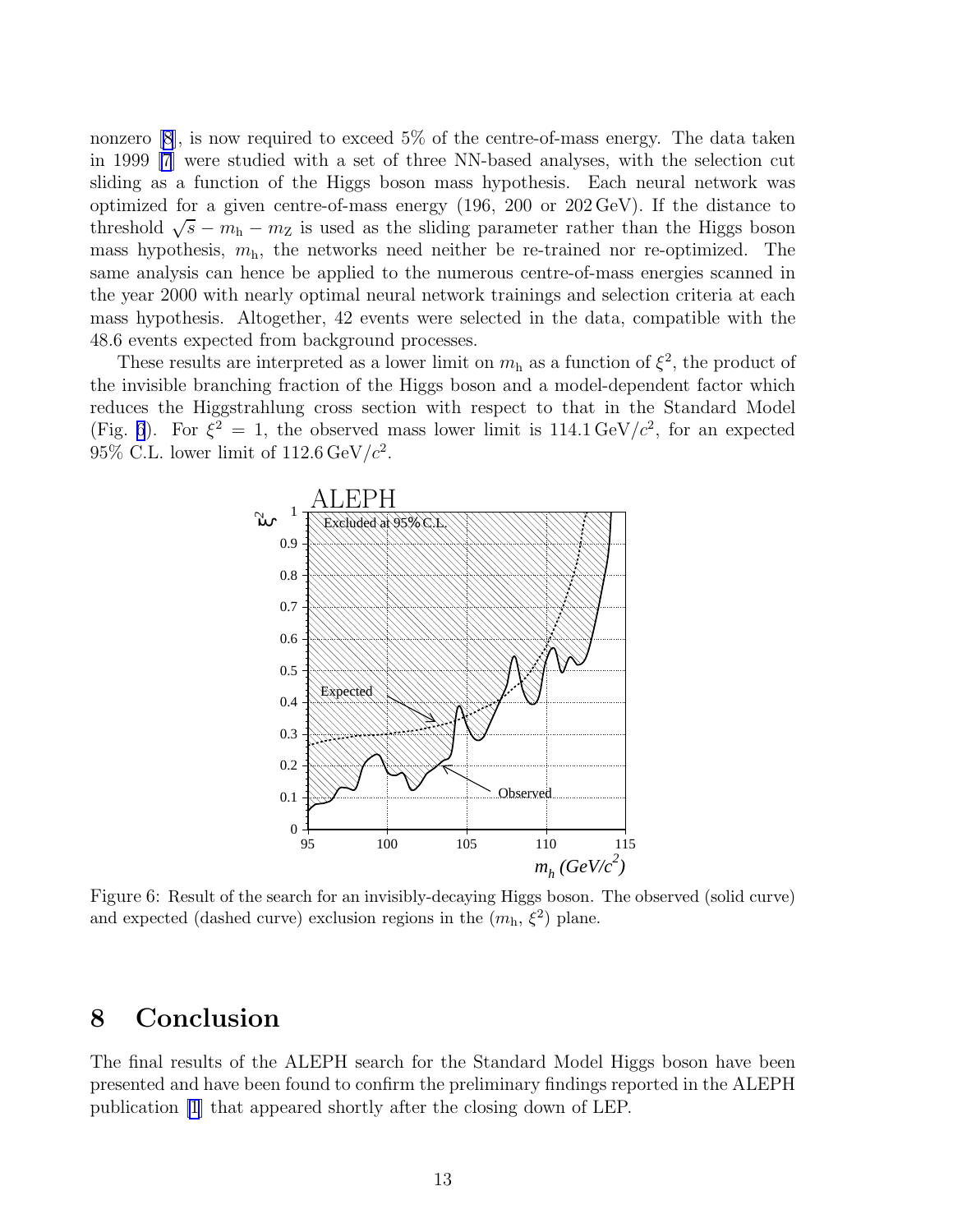<span id="page-17-0"></span>The analysis of all the data collected in the year 2000 up to centre-of-mass energies of 209 GeV has been conducted with two parallel analyses, a neural-network-based stream and a cut-based stream. Both streams have revealed an excess with  $\sim 3\sigma$  significance, consistent with a Higgs signal around  $115 \,\text{GeV}/c^2$ . The probability that such an excess is due to a fluctuation of the background is  $2.4 \times 10^{-3}$  for the NN stream. Most of this effect arises in the four-jet search channel, as would be expected in the signal hypothesis. A detailed study of the most important systematic error sources has shown that the significance of the observed excess is robust. A 95% C.L. lower limit on  $m<sub>h</sub>$  is set at 111.5 GeV/ $c^2$ .

In the framework of the MSSM, the searches for the hZ and hA processes have allowed absolute lower limits of 89.8 and 90.1 GeV/ $c^2$  to be set at 95% C.L. on the h and A masses, and the range  $0.7 < \tan \beta < 2.3$  to be excluded if  $m_{\text{top}} = 175 \,\text{GeV}/c^2$ . The search for an invisibly decaying Higgs boson in hZ production has allowed a 95% C.L. lower limit on  $m<sub>h</sub>$  to be set at 114.1 GeV/ $c<sup>2</sup>$ , for a cross section equal to that in the Standard Model and a 100% branching fraction to invisible decays.

# Acknowledgements

We congratulate our colleagues from the accelerator divisions for the very successful running of LEP at high energies. Without the extraordinary achievement of operating LEP at energies much above the design value, these observations would not have been possible. We are indebted to the engineers and technicians in all our institutions for their contribution to the excellent performance of ALEPH. Those of us from non-member countries thank CERN for its hospitality.

# References

- [1] The ALEPH Collaboration, Observation of an excess in the search for the Standard Model Higgs boson at ALEPH, Phys. Lett. **B495** (2000) 1.
- [2] P.W. Higgs, Phys. Lett. 12 (1964) 132; Phys. Rev. Lett. 13 (1964) 508; Phys. Rev. 145 (1966) 1156; F. Englert and R. Brout, Phys. Rev. Lett. 13 (1964) 321; G.S. Guralnik, C.R. Hagen, and T.W.B. Kibble, Phys. Rev. Lett. 13 (1964) 585; T.W.B. Kibble, Phys. Rev. 155 (1967) 1554.
- [3] The DELPHI Collaboration, Search for the Standard Model Higgs boson at LEP in the year 2000, Phys. Lett. B499 (2001) 23.
- [4] The OPAL Collaboration, Search for the Standard Model Higgs boson in  $e^+e^$ collisions at  $\sqrt{s} \approx 192-209 \text{ GeV}$ , Phys. Lett. **B499** (2001) 38.
- [5] The L3 Collaboration, Standard Model Higgs boson with the L3 experiment at LEP, Phys. Lett. B517 (2001) 319.